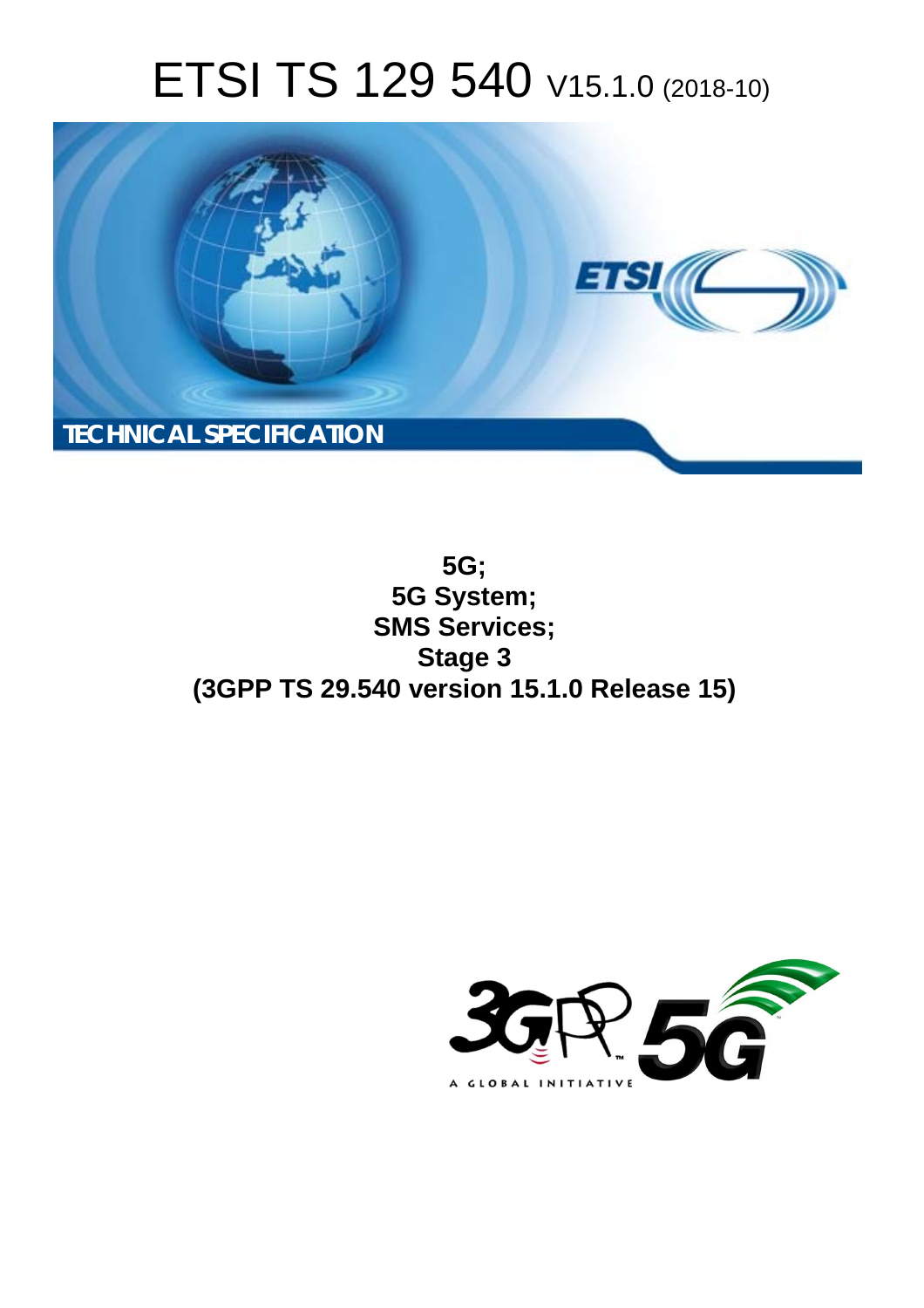Reference RTS/TSGC-0429540vf10

Keywords

 $5G$ 

#### *ETSI*

#### 650 Route des Lucioles F-06921 Sophia Antipolis Cedex - FRANCE

Tel.: +33 4 92 94 42 00 Fax: +33 4 93 65 47 16

Siret N° 348 623 562 00017 - NAF 742 C Association à but non lucratif enregistrée à la Sous-Préfecture de Grasse (06) N° 7803/88

#### *Important notice*

The present document can be downloaded from: <http://www.etsi.org/standards-search>

The present document may be made available in electronic versions and/or in print. The content of any electronic and/or print versions of the present document shall not be modified without the prior written authorization of ETSI. In case of any existing or perceived difference in contents between such versions and/or in print, the only prevailing document is the print of the Portable Document Format (PDF) version kept on a specific network drive within ETSI Secretariat.

Users of the present document should be aware that the document may be subject to revision or change of status. Information on the current status of this and other ETSI documents is available at <https://portal.etsi.org/TB/ETSIDeliverableStatus.aspx>

If you find errors in the present document, please send your comment to one of the following services: <https://portal.etsi.org/People/CommiteeSupportStaff.aspx>

#### *Copyright Notification*

No part may be reproduced or utilized in any form or by any means, electronic or mechanical, including photocopying and microfilm except as authorized by written permission of ETSI. The content of the PDF version shall not be modified without the written authorization of ETSI. The copyright and the foregoing restriction extend to reproduction in all media.

> © ETSI 2018. All rights reserved.

**DECT**TM, **PLUGTESTS**TM, **UMTS**TM and the ETSI logo are trademarks of ETSI registered for the benefit of its Members. **3GPP**TM and **LTE**TM are trademarks of ETSI registered for the benefit of its Members and of the 3GPP Organizational Partners. **oneM2M** logo is protected for the benefit of its Members.

**GSM**® and the GSM logo are trademarks registered and owned by the GSM Association.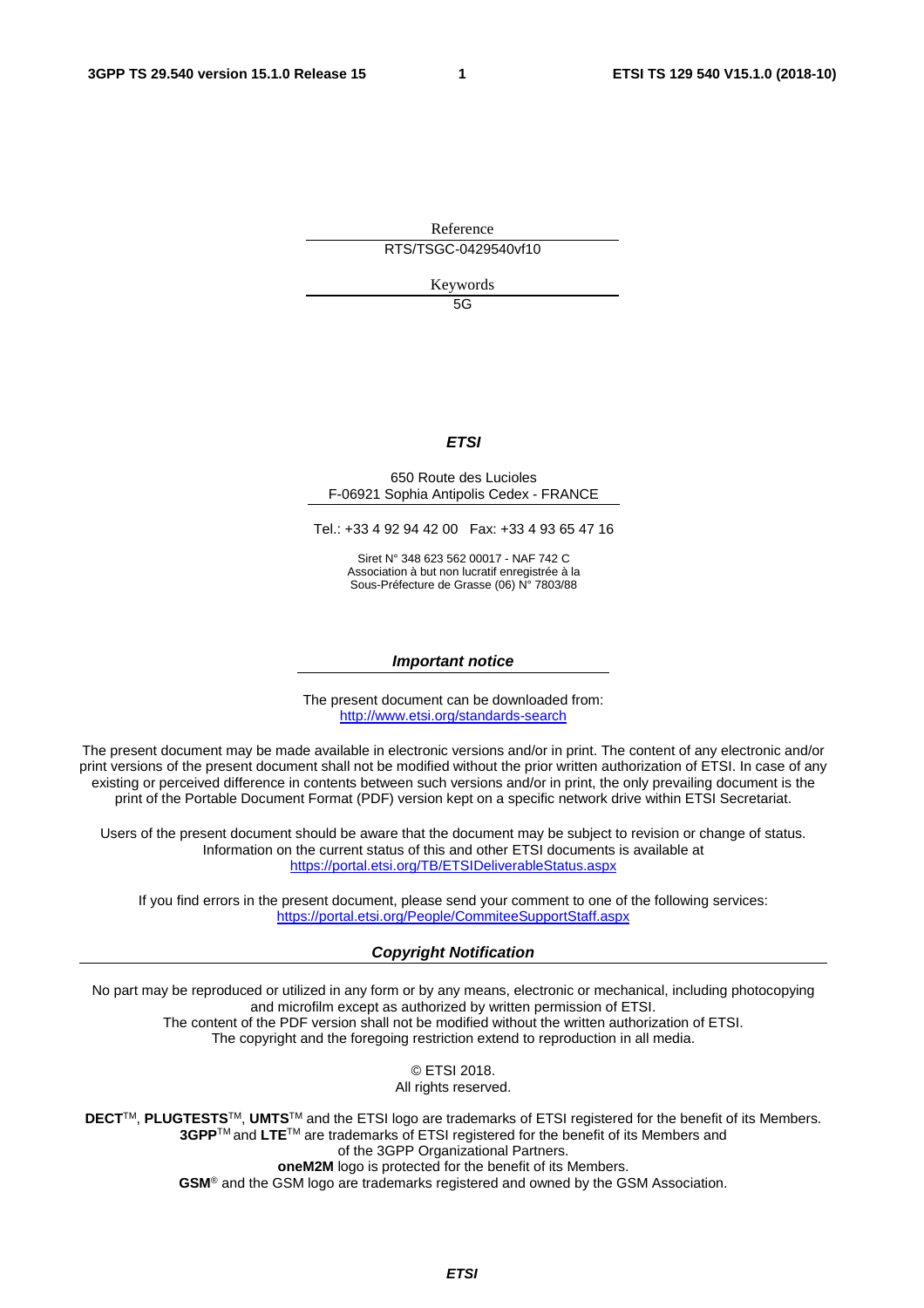# Intellectual Property Rights

#### Essential patents

IPRs essential or potentially essential to normative deliverables may have been declared to ETSI. The information pertaining to these essential IPRs, if any, is publicly available for **ETSI members and non-members**, and can be found in ETSI SR 000 314: *"Intellectual Property Rights (IPRs); Essential, or potentially Essential, IPRs notified to ETSI in respect of ETSI standards"*, which is available from the ETSI Secretariat. Latest updates are available on the ETSI Web server ([https://ipr.etsi.org/\)](https://ipr.etsi.org/).

Pursuant to the ETSI IPR Policy, no investigation, including IPR searches, has been carried out by ETSI. No guarantee can be given as to the existence of other IPRs not referenced in ETSI SR 000 314 (or the updates on the ETSI Web server) which are, or may be, or may become, essential to the present document.

#### **Trademarks**

The present document may include trademarks and/or tradenames which are asserted and/or registered by their owners. ETSI claims no ownership of these except for any which are indicated as being the property of ETSI, and conveys no right to use or reproduce any trademark and/or tradename. Mention of those trademarks in the present document does not constitute an endorsement by ETSI of products, services or organizations associated with those trademarks.

# Foreword

This Technical Specification (TS) has been produced by ETSI 3rd Generation Partnership Project (3GPP).

The present document may refer to technical specifications or reports using their 3GPP identities, UMTS identities or GSM identities. These should be interpreted as being references to the corresponding ETSI deliverables.

The cross reference between GSM, UMTS, 3GPP and ETSI identities can be found under [http://webapp.etsi.org/key/queryform.asp.](http://webapp.etsi.org/key/queryform.asp)

# Modal verbs terminology

In the present document "**shall**", "**shall not**", "**should**", "**should not**", "**may**", "**need not**", "**will**", "**will not**", "**can**" and "**cannot**" are to be interpreted as described in clause 3.2 of the [ETSI Drafting Rules](https://portal.etsi.org/Services/editHelp!/Howtostart/ETSIDraftingRules.aspx) (Verbal forms for the expression of provisions).

"**must**" and "**must not**" are **NOT** allowed in ETSI deliverables except when used in direct citation.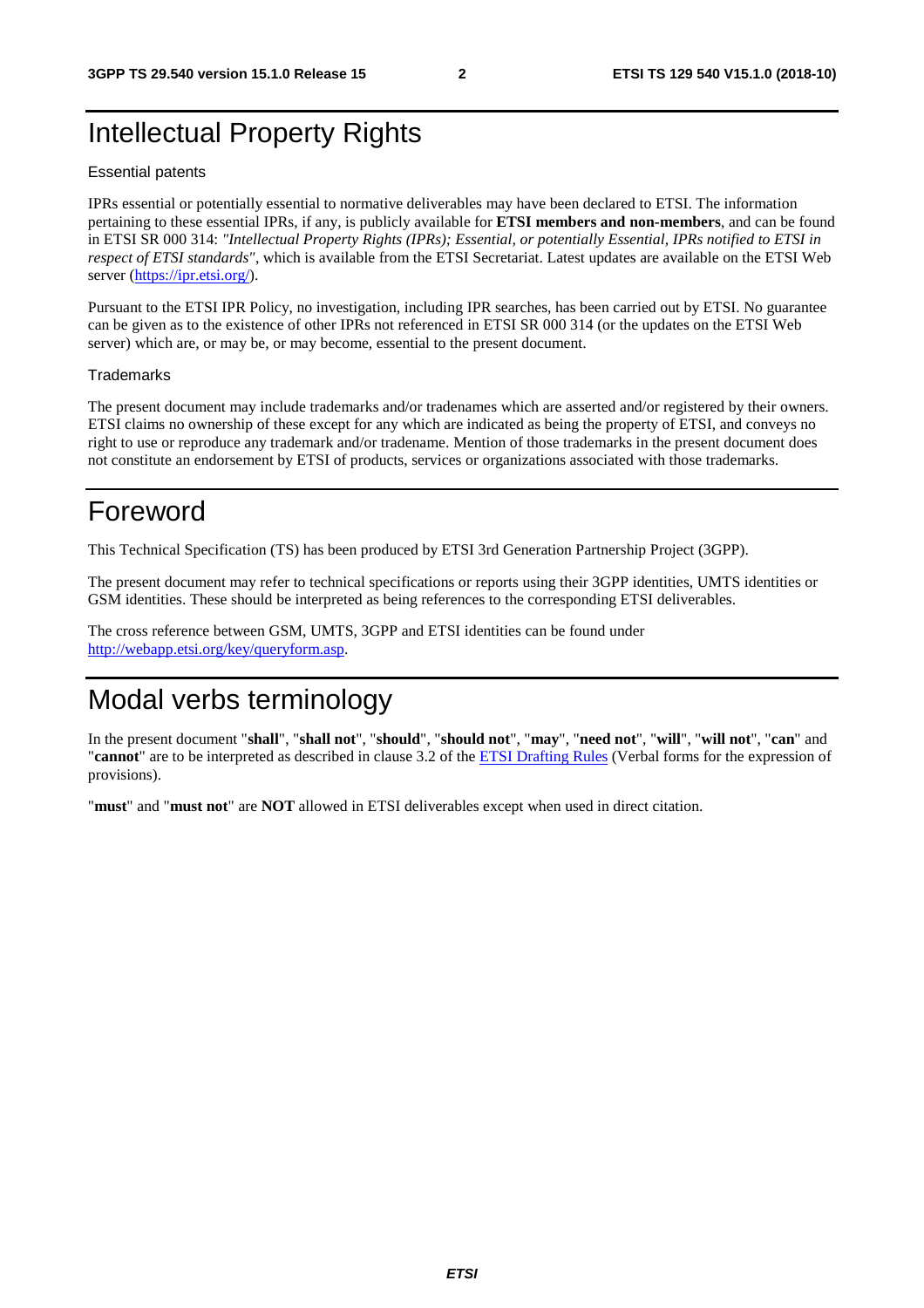ETSI TS 129 540 V15.1.0 (2018-10)

# Contents

| T                              |                                                                                           |  |
|--------------------------------|-------------------------------------------------------------------------------------------|--|
| 2                              |                                                                                           |  |
| 3                              |                                                                                           |  |
| 3.1                            |                                                                                           |  |
| 3.2                            |                                                                                           |  |
| $\overline{4}$                 |                                                                                           |  |
| 5                              |                                                                                           |  |
| 5.1                            |                                                                                           |  |
| 5.2                            |                                                                                           |  |
| 5.2.1                          |                                                                                           |  |
| 5.2.2                          |                                                                                           |  |
| 5.2.2.1                        |                                                                                           |  |
| 5.2.2.2<br>5.2.2.2.1           |                                                                                           |  |
| 5.2.2.2.2                      |                                                                                           |  |
| 5.2.2.3                        |                                                                                           |  |
| 5.2.2.3.1                      |                                                                                           |  |
| 5.2.2.3.2                      |                                                                                           |  |
| 5.2.2.4                        |                                                                                           |  |
| 5.2.2.4.1                      |                                                                                           |  |
| 5.2.2.4.2                      | Procedures of sending SMS payload in uplink direction using UplinkSMS service operation10 |  |
|                                |                                                                                           |  |
| 6                              |                                                                                           |  |
| 6.1                            |                                                                                           |  |
| 6.1.1                          |                                                                                           |  |
| 6.1.2<br>6.1.2.1               |                                                                                           |  |
| 6.1.2.2                        |                                                                                           |  |
| 6.1.2.2.1                      |                                                                                           |  |
|                                |                                                                                           |  |
|                                |                                                                                           |  |
| 6.1.2.2.2                      |                                                                                           |  |
| 6.1.2.3                        |                                                                                           |  |
| 6.1.2.3.1                      |                                                                                           |  |
| 6.1.2.4<br>6.1.3               |                                                                                           |  |
| 6.1.3.1                        |                                                                                           |  |
| 6.1.3.2                        |                                                                                           |  |
| 6.1.3.2.1                      |                                                                                           |  |
| 6.1.3.2.2                      |                                                                                           |  |
| 6.1.3.2.3                      |                                                                                           |  |
| 6.1.3.3                        |                                                                                           |  |
| 6.1.3.3.1                      |                                                                                           |  |
| 6.1.3.3.2                      |                                                                                           |  |
| 6.1.3.3.3                      |                                                                                           |  |
| 6.1.3.3.3.1                    |                                                                                           |  |
| 6.1.3.3.3.2                    |                                                                                           |  |
| 6.1.3.3.4                      |                                                                                           |  |
| 6.1.3.3.4.1                    |                                                                                           |  |
| 6.1.3.3.4.2                    |                                                                                           |  |
| 6.1.3.3.4.2.1<br>6.1.3.3.4.2.2 |                                                                                           |  |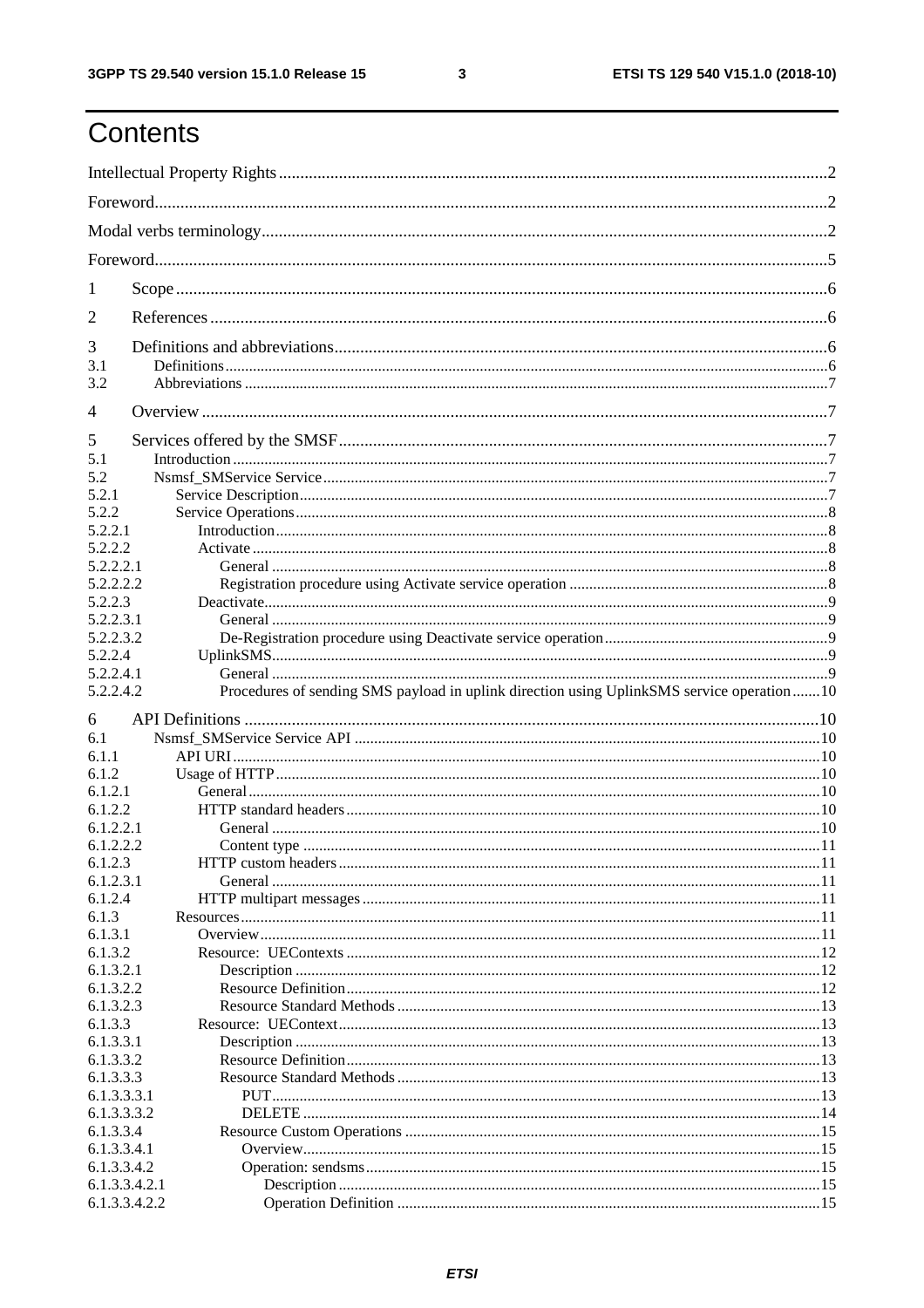#### $\overline{\mathbf{4}}$

| 6.1.4     |                               |  |
|-----------|-------------------------------|--|
| 6.1.5     |                               |  |
| 6.1.6     |                               |  |
| 6.1.6.1   |                               |  |
| 6.1.6.2   |                               |  |
| 6.1.6.2.1 |                               |  |
| 6.1.6.2.2 |                               |  |
| 6.1.6.2.3 |                               |  |
| 6.1.6.2.4 |                               |  |
| 6.1.6.2.5 |                               |  |
| 6.1.6.3   |                               |  |
| 6.1.6.3.1 |                               |  |
| 6.1.6.3.2 |                               |  |
| 6.1.6.3.3 |                               |  |
| 6.1.6.4   |                               |  |
| 6.1.6.4.1 |                               |  |
| 6.1.6.4.2 |                               |  |
| 6.1.7     |                               |  |
| 6.1.7.1   |                               |  |
| 6.1.7.2   |                               |  |
| 6.1.7.3   |                               |  |
| 6.1.8     |                               |  |
| 6.1.9     |                               |  |
|           | <b>Annex A</b> (normative):   |  |
| A.1       |                               |  |
| A.2       |                               |  |
|           | <b>Annex B (Informative):</b> |  |
| B.1       |                               |  |
| B.2       |                               |  |
|           | <b>Annex C</b> (informative): |  |
|           |                               |  |
|           |                               |  |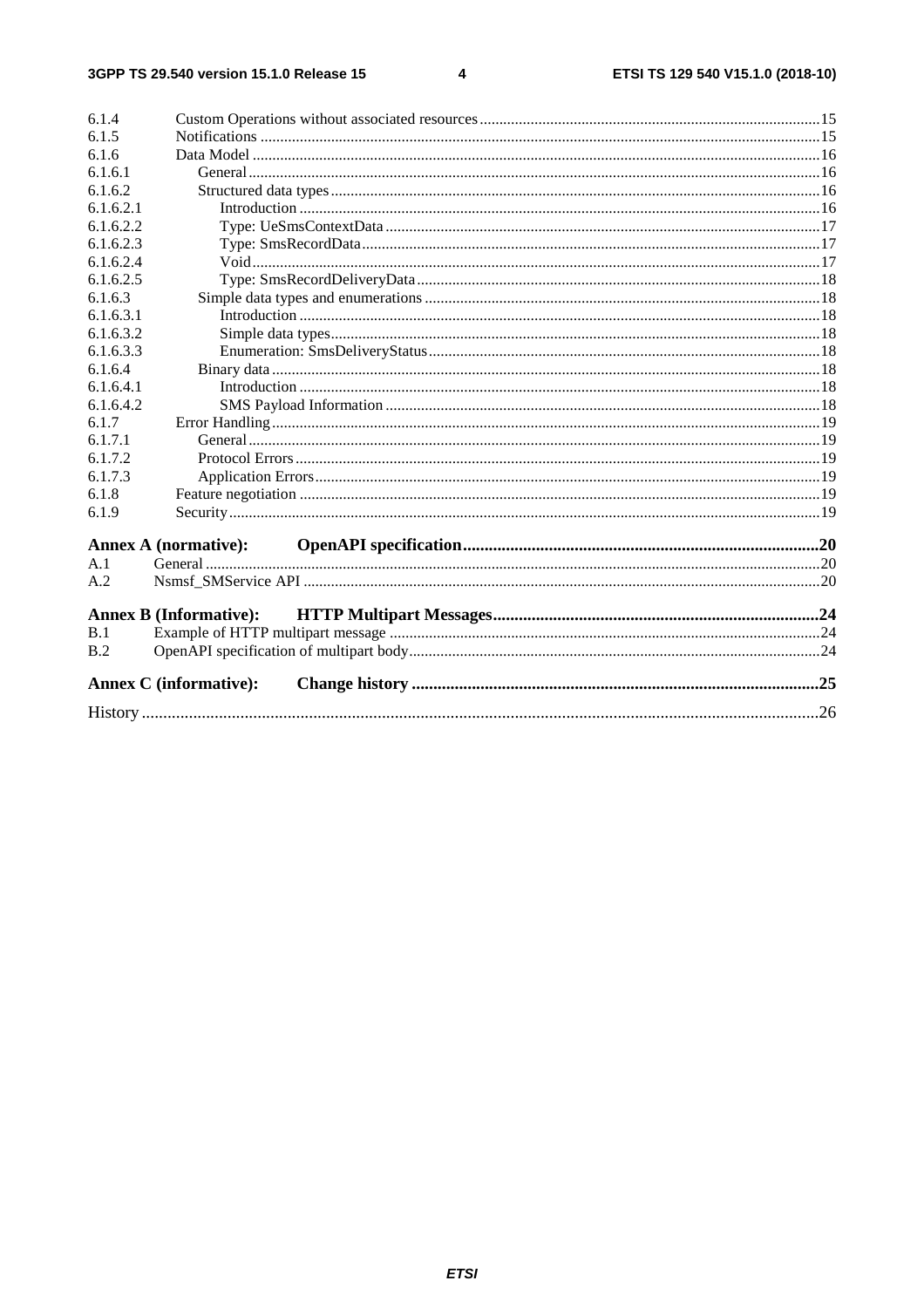# Foreword

This Technical Specification has been produced by the 3rd Generation Partnership Project (3GPP).

The contents of the present document are subject to continuing work within the TSG and may change following formal TSG approval. Should the TSG modify the contents of the present document, it will be re-released by the TSG with an identifying change of release date and an increase in version number as follows:

Version x.y.z

where:

- x the first digit:
	- 1 presented to TSG for information;
	- 2 presented to TSG for approval;
	- 3 or greater indicates TSG approved document under change control.
- y the second digit is incremented for all changes of substance, i.e. technical enhancements, corrections, updates, etc.
- z the third digit is incremented when editorial only changes have been incorporated in the document.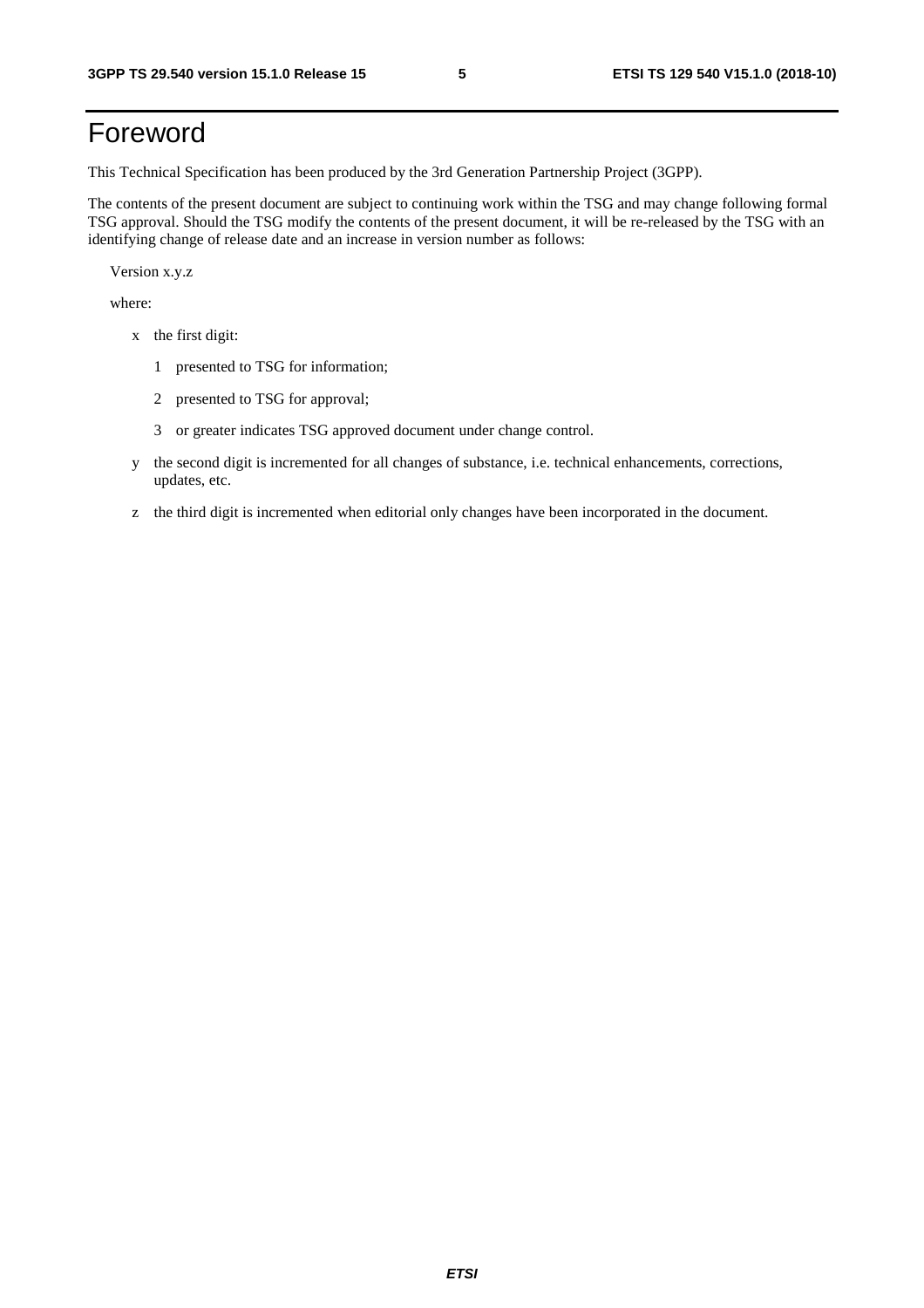# 1 Scope

The present document specifies the stage 3 protocol and data model for the Nsmsf Service Based Interface. It provides stage 3 protocol definitions and message flows, and specifies the API for each service offered by the SMSF.

The 5G System stage 2 architecture and procedures are specified in 3GPP TS 23.501 [2] and 3GPP TS 23.502 [3].

The Technical Realization of the Service Based Architecture and the Principles and Guidelines for Services Definition are specified in 3GPP TS 29.500 [4] and 3GPP TS 29.501 [5].

# 2 References

The following documents contain provisions which, through reference in this text, constitute provisions of the present document.

- References are either specific (identified by date of publication, edition number, version number, etc.) or non-specific.
- For a specific reference, subsequent revisions do not apply.
- For a non-specific reference, the latest version applies. In the case of a reference to a 3GPP document (including a GSM document), a non-specific reference implicitly refers to the latest version of that document *in the same Release as the present document*.
- [1] 3GPP TR 21.905: "Vocabulary for 3GPP Specifications".
- [2] 3GPP TS 23.501: "System Architecture for the 5G System; Stage 2".
- [3] 3GPP TS 23.502: "Procedures for the 5G System; Stage 2".
- [4] 3GPP TS 29.500: "5G System; Technical Realization of Service Based Architecture; Stage 3".
- [5] 3GPP TS 29.501: "5G System; Principles and Guidelines for Services Definition; Stage 3".
- [6] 3GPP TS 29.571: "5G System; Common Data Types for Service Based Interfaces; Stage 3".
- [7] IETF RFC 7540: "Hypertext Transfer Protocol Version 2 (HTTP/2)".
- [8] IETF RFC 8259: "The JavaScript Object Notation (JSON) Data Interchange Format".
- [9] IETF RFC 2387: "The MIME Multipart/Related Content-type".
- [10] IETF RFC 2045: "Multipurpose Internet Mail Extensions (MIME) Part One: Format of Internet Message Bodies".
- [11] 3GPP TS 23.040: "Technical realization of the Short Message Service (SMS)".
- [12] 3GPP TS 24.011: "Point-to-Point (PP) Short Message Service (SMS) support on mobile radio interface".
- [13] 3GPP TS 33.501: "Security architecture and procedures for 5G system".
- [14] IETF RFC 6749: "The OAuth 2.0 Authorization Framework".
- [15] 3GPP TS 29.510: "Network Function Repository Services; Stage 3".

# 3 Definitions and abbreviations

### 3.1 Definitions

For the purposes of the present document, the terms and definitions given in 3GPP TR 21.905 [1] and the following apply. A term defined in the present document takes precedence over the definition of the same term, if any, in 3GPP TR 21.905 [1].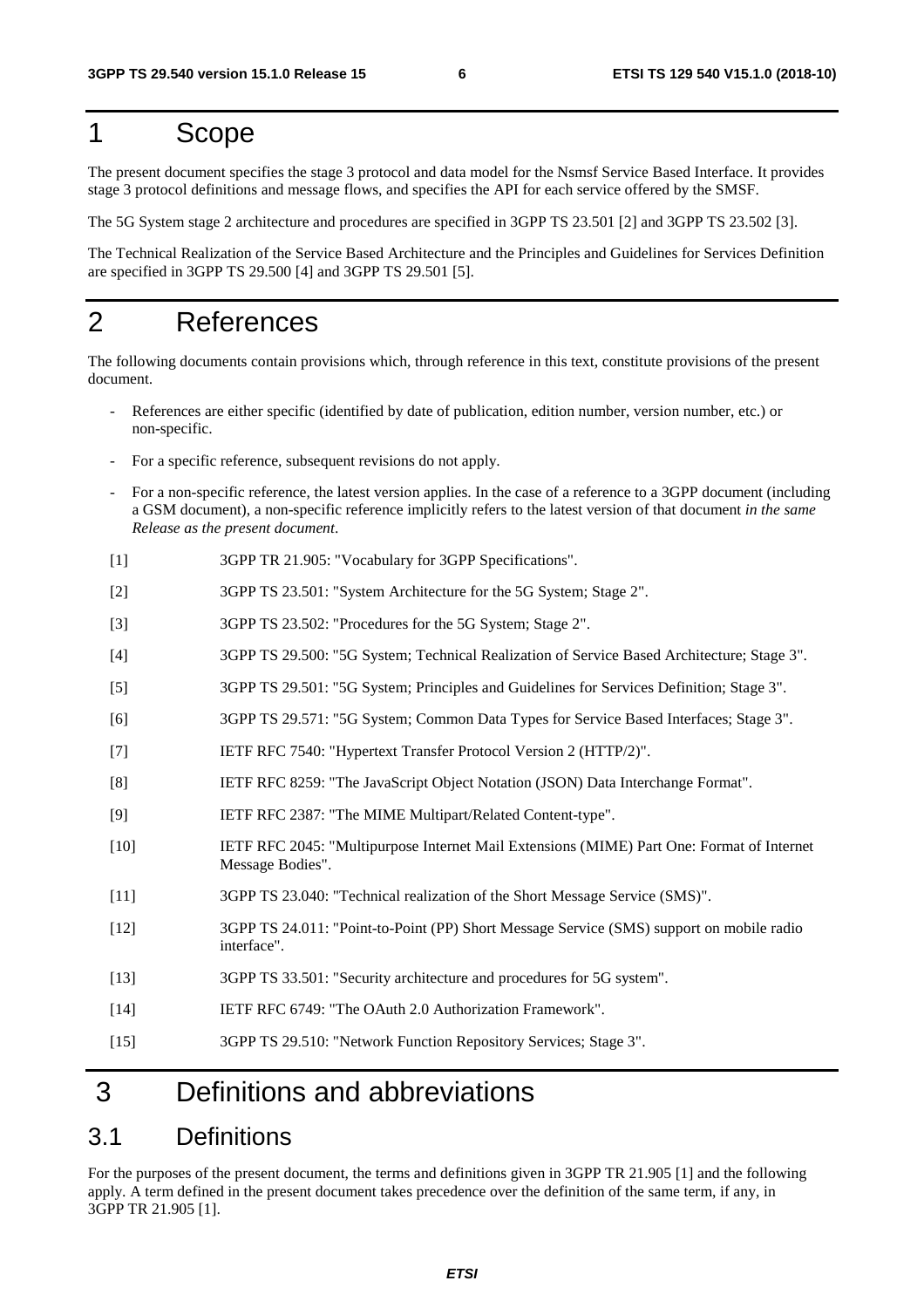### 3.2 Abbreviations

For the purposes of the present document, the abbreviations given in 3GPP TR 21.905 [1] and the following apply. An abbreviation defined in the present document takes precedence over the definition of the same abbreviation, if any, in 3GPP TR 21.905 [1].

| 5GC.        | 5G Core Network                   |
|-------------|-----------------------------------|
| AMF         | <b>Access Management Function</b> |
| <b>JSON</b> | Javascript Object Notation        |
| <b>SMSF</b> | <b>SMS</b> Function               |

# 4 Overview

Within the 5GC, the SMSF offers services to the AMF via the Nsmsf service based interface (see 3GPP TS 23.501 [2] and 3GPP TS 23.502 [3]).

Figures 4.1 provides the reference model (in service based interface representation and in reference point representation), with focus on the SMSF and the scope of the present specification.



#### **Figure 4-1: Reference model – SMSF**

The functionalities supported by the SMSF are listed in subclause 6.2.13 of 3GPP TS 23.501 [2].

The services and service operations provided by the Nsmsf interface are listed in subclause 5.2.9 of 3GPP TS 23.502 [3].

# 5 Services offered by the SMSF

### 5.1 Introduction

The SMSF supports the following services.

| Table 5.1-1: NF Services provided by SMSF |  |  |  |
|-------------------------------------------|--|--|--|
|-------------------------------------------|--|--|--|

| <b>Service Name</b> | <b>Description</b>                                                                        | Example<br><b>Consumer</b> |
|---------------------|-------------------------------------------------------------------------------------------|----------------------------|
| Nsmsf SMService     | This service allows AMF to authorize SMS and activate<br>SMS for the served user on SMSF. | AMF                        |

### 5.2 Nsmsf\_SMService Service

### 5.2.1 Service Description

The Nsmsf\_SMService service provides the service capability for the NF Service Consumer (e.g. AMF) to authorize SMS and activate SMS for a service user on SMSF. The following are the key functionalities of this NF service:

- Activation or deactivation of SMS service for a given service user, which results in creating/updating/deleting an UE Context for SMS in SMSF;
- Send SMS payload in uplink direction to SMSF;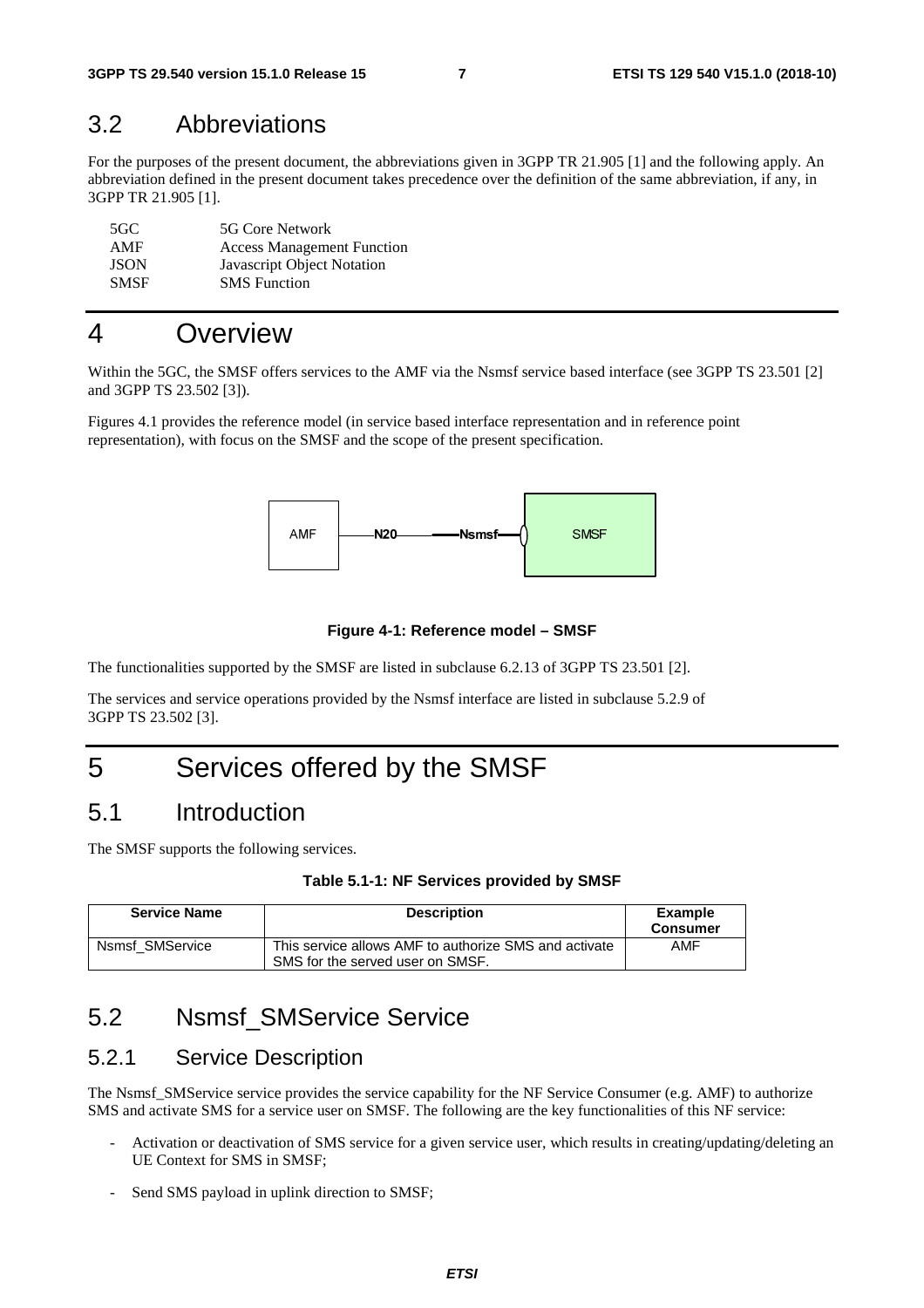The Nsmsf SMService service supports the following service operations.

**Table 5.2.1-1: Service operations supported by the Nsmsf\_SMService service** 

| <b>Service Operations</b> | <b>Description</b>                                                                                                       | <b>Operation</b><br><b>Semantics</b> | <b>Example</b><br>Consumer(s) |
|---------------------------|--------------------------------------------------------------------------------------------------------------------------|--------------------------------------|-------------------------------|
| Activate                  | Activate SMS service for a given service user,<br>which results in creating or updating a UE<br>Context for SMS in SMSF. | Request/Response                     | AMF                           |
| Deactivate                | Deactivate SMS service for a given service<br>user, which results in deleting a UE Context for<br>SMS in SMSF.           | Request/Response                     | AMF                           |
| <b>UplinkSMS</b>          | Send SMS payload in uplink direction to<br>SMSF:                                                                         | Request/Response                     | AMF                           |

### 5.2.2 Service Operations

### 5.2.2.1 Introduction

This subclause introduces the related procedures using Nsmsf\_SMService service operations for supporting SMS service.

#### 5.2.2.2 Activate

#### 5.2.2.2.1 General

The Activate service operation shall be used by the NF Service Consumer (e.g. AMF) to activate SMS service for a given service user, which results in creating or updating an individual UE Context for SMS in the SMSF, in the following procedures:

- Registration Procedure for SMS over NAS (see subclause 4.13.3.1 of 3GPP TS 23.502 [3]);
- Registration Update Procedure for SMS over NAS due to AMF change (see subclause 4.13.3.1 of 3GPP TS 23.502 [3]);

There shall be only one individual UE Context for SMS per service user.

#### 5.2.2.2.2 Registration procedure using Activate service operation

The NF Service Consumer (e.g. AMF) shall activate SMS service for a given service user by using the HTTP PUT method as shown in Figure 5.2.2.2.2-1.



#### **Figure 5.2.2.2.2-1: Activation of SMS service**

1. The NF Service Consumer (e.g. AMF) shall send a PUT request to the resource representing the UE Context for SMS (i.e. …/ue-contexts/{supi}) in the SMSF to activate SMS service for a given service user. The payload body of the PUT request shall contain a representation of the individual UE Context resource to be created or updated.

Depending on whether the target UE Context for SMS has already been created, the SMSF performs 2a or 2b: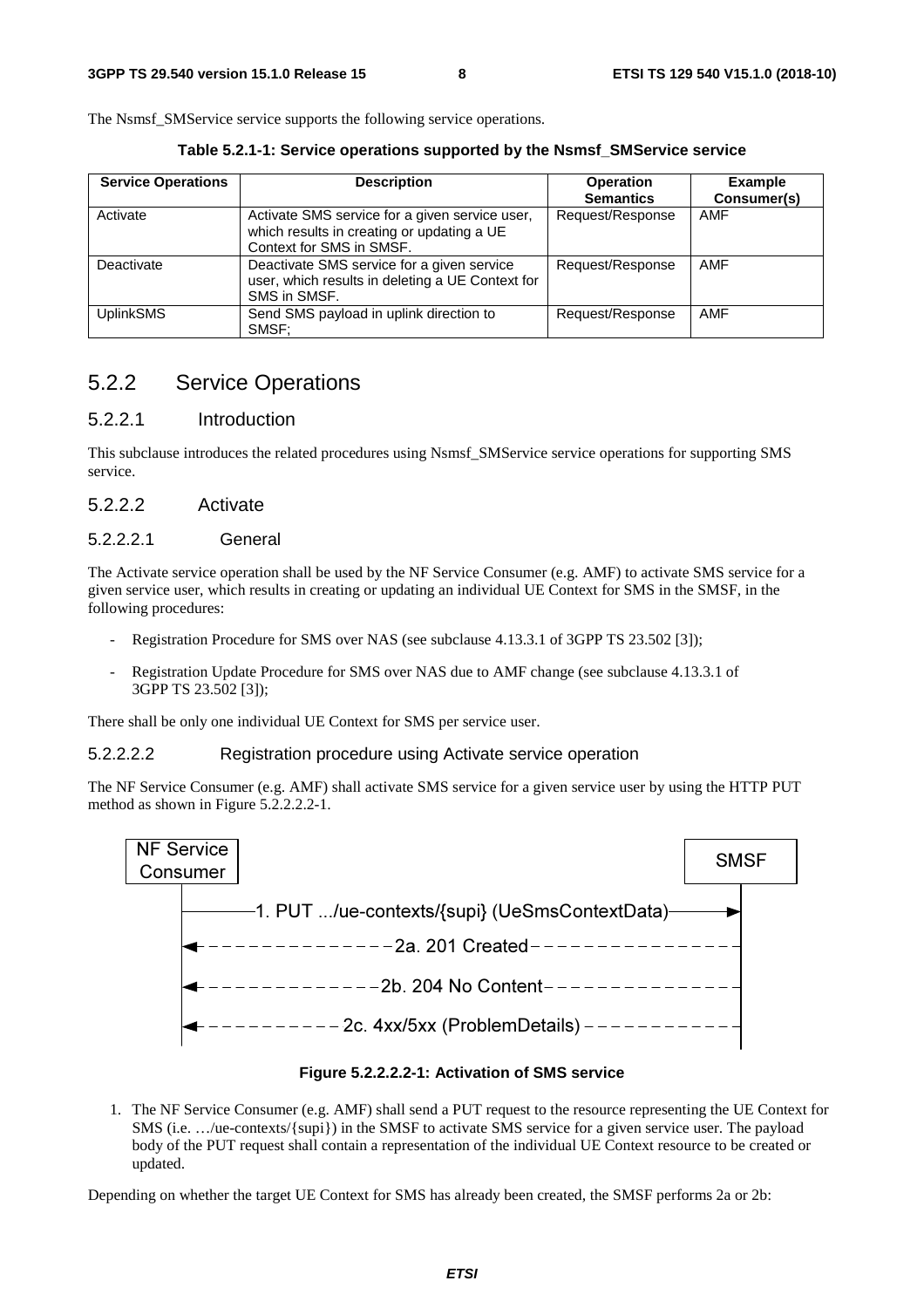2a. If the target UE Context for SMS is not created in SMSF, the SMSF retrieves subscription data from the UDM, performs service authorization for the given UE, and create UE Context for SMS for this UE;

If successful, "201 Created" shall be returned, the payload body of the POST response shall contain the representation of the created resource and the "Location" header shall contain the URI of the created resource.

2b. If the target UE Context for SMS has already been created, the SMSF updates the UE Context for SMS with the NF Service Consumer (e.g. AMF) provided parameters.

If successful, "204 No Content" shall be returned.

2c. On failure, the appropriate HTTP status code (e.g. "403 Forbidden") indicating the error shall be returned.

 A ProblemDetails IE shall be included in the payload body of PUT response, with the "cause" attribute of ProblemDetails set to application error codes specified in table 6.1.7.3-1.

#### 5.2.2.3 Deactivate

#### 5.2.2.3.1 General

The Deactivate service operation shall be used by the NF Service Consumer (e.g. AMF) to deactivate SMS service for a given service user, which results in deleting an individual UE Context for SMS in the SMSF, in the following procedures:

De-Registration Procedure for SMS over NAS (see subclause 4.13.3.2 of 3GPP TS 23.502 [3]);

#### 5.2.2.3.2 De-Registration procedure using Deactivate service operation

The NF Service Consumer (e.g. AMF) shall deactivate SMS service for a given service user by using the HTTP DELETE method as shown in Figure 5.2.2.3.2-1.



**Figure 5.2.2.3.2-1: Deactivation of SMS service** 

1. The NF Service Consumer (e.g. AMF) shall send a DELETE request to the resource representing the UE Context for SMS (i.e. …/ue-contexts/{supi}) in the SMSF.

2a. The SMSF deactivates the SMS service for the service user, and deletes the UE context for SMS from the SMSF.

On success, "204 No Content" shall be returned.

2b. On failure, the appropriate HTTP status code (e.g. "403 Forbidden") indicating the error shall be returned.

 A ProblemDetails IE shall be included in the payload body of DELETE response, with the "cause" attribute of ProblemDetails set to application error codes specified in table 6.1.7.3-1.

#### 5.2.2.4 UplinkSMS

#### 5.2.2.4.1 General

The UplinkSMS service operation shall be used by NF Service Consumer (e.g. AMF) to send SMS payload (e.g. SMS message or Ack) in the uplink direction to SMSF, in the following procedures:

- MO SMS delivery procedure (see subclause 4.13.3.3-4.13.3.5 of 3GPP TS 23.502 [3]);
- MT SMS delivery procedure (see subclause 4.13.3.6-4.13.3.8 of 3GPP TS 23.502 [3]);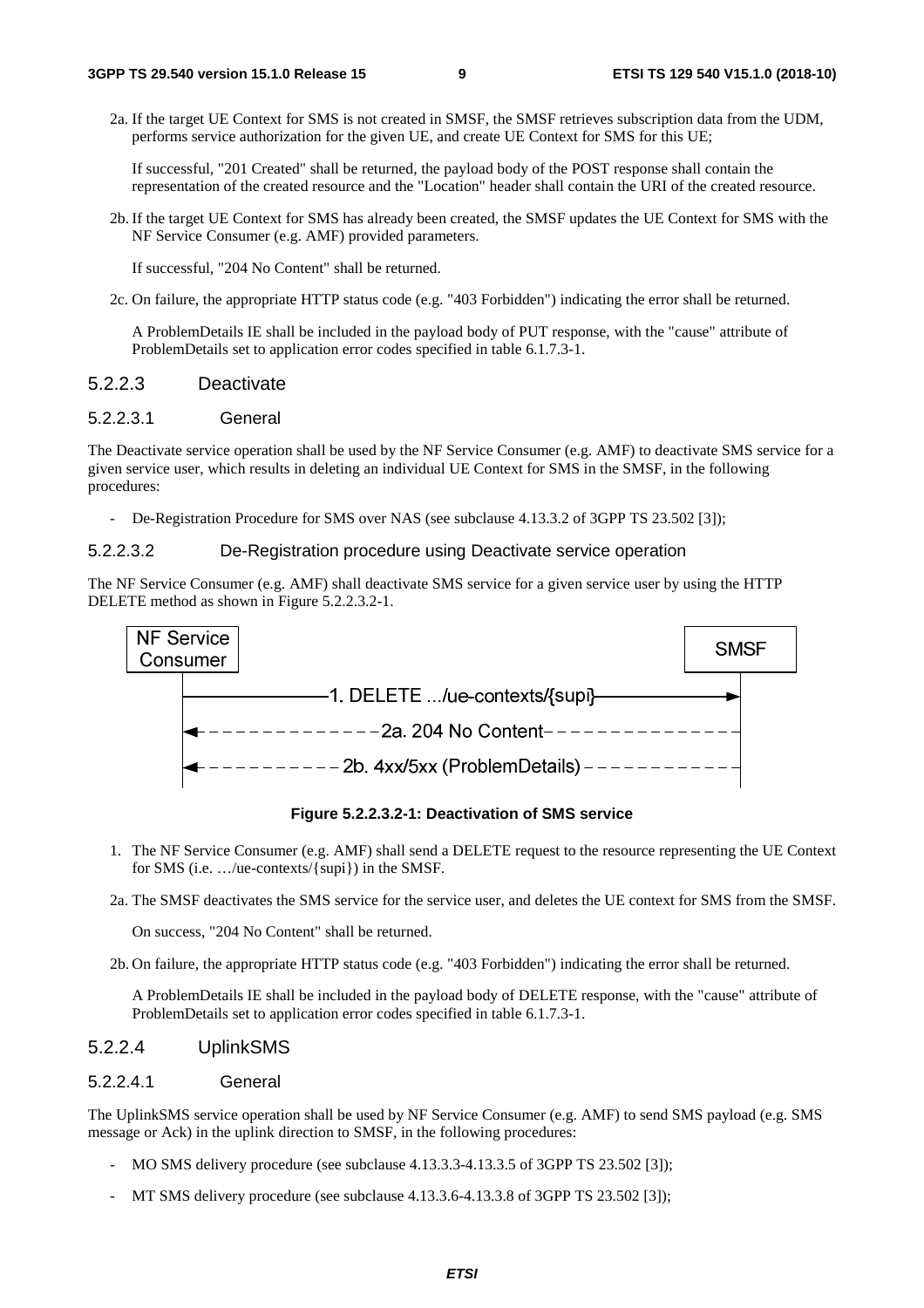#### **3GPP TS 29.540 version 15.1.0 Release 15 10 ETSI TS 129 540 V15.1.0 (2018-10)**

#### 5.2.2.4.2 Procedures of sending SMS payload in uplink direction using UplinkSMS service operation

The NF Service Consumer (e.g. AMF) shall send SMS payload in uplink direction by using the "sendsms" custom operation as shown in Figure 5.2.2.4.2-1.



**Figure 5.2.2.4.2-1: Send SMS payload in uplink direction** 

- 1. The NF Service Consumer (e.g. AMF) shall send a POST request to the resource representing the UEContext (i.e. …/ue-contexts/{supi}/sendsms) of the SMSF. The payload body of the POST request shall contain the SMS record to be sent.
- 2a. On receiving the POST request with SMS payload, the SMSF forwards the SMS payload to SMS-GMSC/IWMSC/IP-SM-GW/SMS Router. The interaction between SMSF and SMS-GMSC/IWMSC/IP-SM-GW/SMS Router is out of the scope of this specification.

If successful, "200 OK" shall be returned. If needed, the payload body of the POST response shall contain the status of SMS record delivery attempts at the SMSF.

2b. On failure, the appropriate HTTP status code (e.g. "403 Forbidden") indicating the error shall be returned.

 A ProblemDetails IE shall be included in the payload body of POST response, with the "cause" attribute of ProblemDetails set to application error codes specified in table 6.1.7.3-1.

# 6 API Definitions

# 6.1 Nsmsf\_SMService Service API

### 6.1.1 API URI

URIs of this API shall have the following root:

{apiRoot}/{apiName}/{apiVersion}/

where the "apiName" shall be set to "nsmsf-sms" and the "apiVersion" shall be set to "v1" for the current version of this specification.

### 6.1.2 Usage of HTTP

### 6.1.2.1 General

HTTP/2, as defined in IETF RFC 7540 [7], shall be used as specified in clause 5 of 3GPP TS 29.500 [4].

### 6.1.2.2 HTTP standard headers

6.1.2.2.1 General

The usage of HTTP standard headers is specified in subclause 5.2.2 of 3GPP TS 29.500 [4].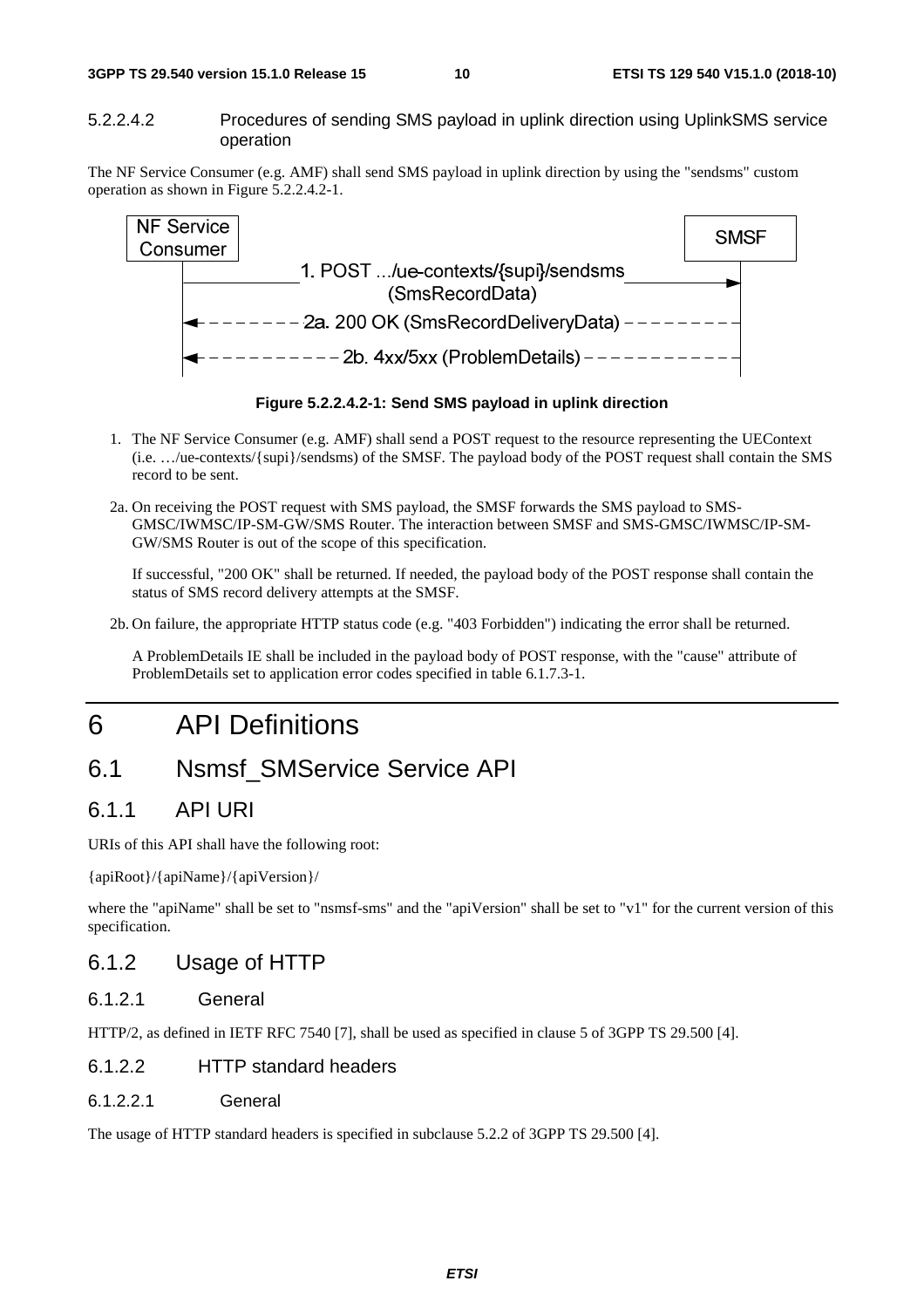#### 6.1.2.2.2 Content type

The JSON format shall be supported. The use of the JSON format (IETF RFC 8259 [8]) shall be signalled by the content type "application/json". See also subclause 5.4 of 3GPP TS 29.500 [4].

Multipart messages shall also be supported (see subclause 6.1.2.4) using the content type "multipart/related", comprising:

- one JSON body part with the "application/json" content type; and
- one or multiple binary body parts with 3gpp vendor specific content subtypes.

The 3gpp vendor specific content subtypes defined in Table 6.1.2.2.2-1 shall be supported.

| content subtype |  | <b>Description</b>                                                                     |
|-----------------|--|----------------------------------------------------------------------------------------|
| vnd.3qpp.sms    |  | Binary encoded payload, encoding SMS payload, as specified in                          |
|                 |  | 3GPP TS 23.040 [11] and 3GPP TS 24.011 [12].                                           |
| INOTE:          |  | Using 3GPP vendor content subtypes allows to describe the nature of the opaque payload |
|                 |  | (e.g. SMS payload) without having to rely on metadata in the JSON payload.             |

See subclause 6.1.2.4 for the binary payloads supported in the binary body part of multipart messages.

#### 6.1.2.3 HTTP custom headers

#### 6.1.2.3.1 General

In this release of this specification, no custom headers specific to the Nsmsf\_SMService service are defined. For 3GPP specific HTTP custom headers used across all service based interfaces, see clause 5.2.3 of 3GPP TS 29.500 [4].

#### 6.1.2.4 HTTP multipart messages

HTTP multipart messages shall be supported, to transfer opaque SMS payload (e.g. SMS message, CP Ack, etc.), in the following service operations (and HTTP messages):

UplinkSMS service operation;

HTTP multipart messages shall include one JSON body part and one or multiple binary body parts comprising content of SMS payload content (see subclause 6.1.6.4).

The JSON body part shall be the "root" body part of the multipart message. It shall be encoded as the first body part of the multipart message. The "Start" parameter does not need to be included.

The multipart message shall include a "type" parameter (see IETF RFC 2387 [9]) specifying the media type of the root body part, i.e. "application/json".

NOTE: The "root" body part (or "root" object) is the first body part the application processes when receiving a multipart/related message, see IETF RFC 2387 [9]. The default root is the first body within the multipart/related message. The "Start" parameter indicates the root body part, e.g. when this is not the first body part in the message.

A binary body part shall include a Content-ID header (see IETF RFC 2045 [10]), and the JSON body part shall make a reference to the binary body part using the Content-ID header field.

Examples of multipart/related messages can be found in Annex B.

#### 6.1.3 Resources

#### 6.1.3.1 Overview

The figure 6.1.3.1-1 describes the resource URI structure of the Nsmsf-sms API.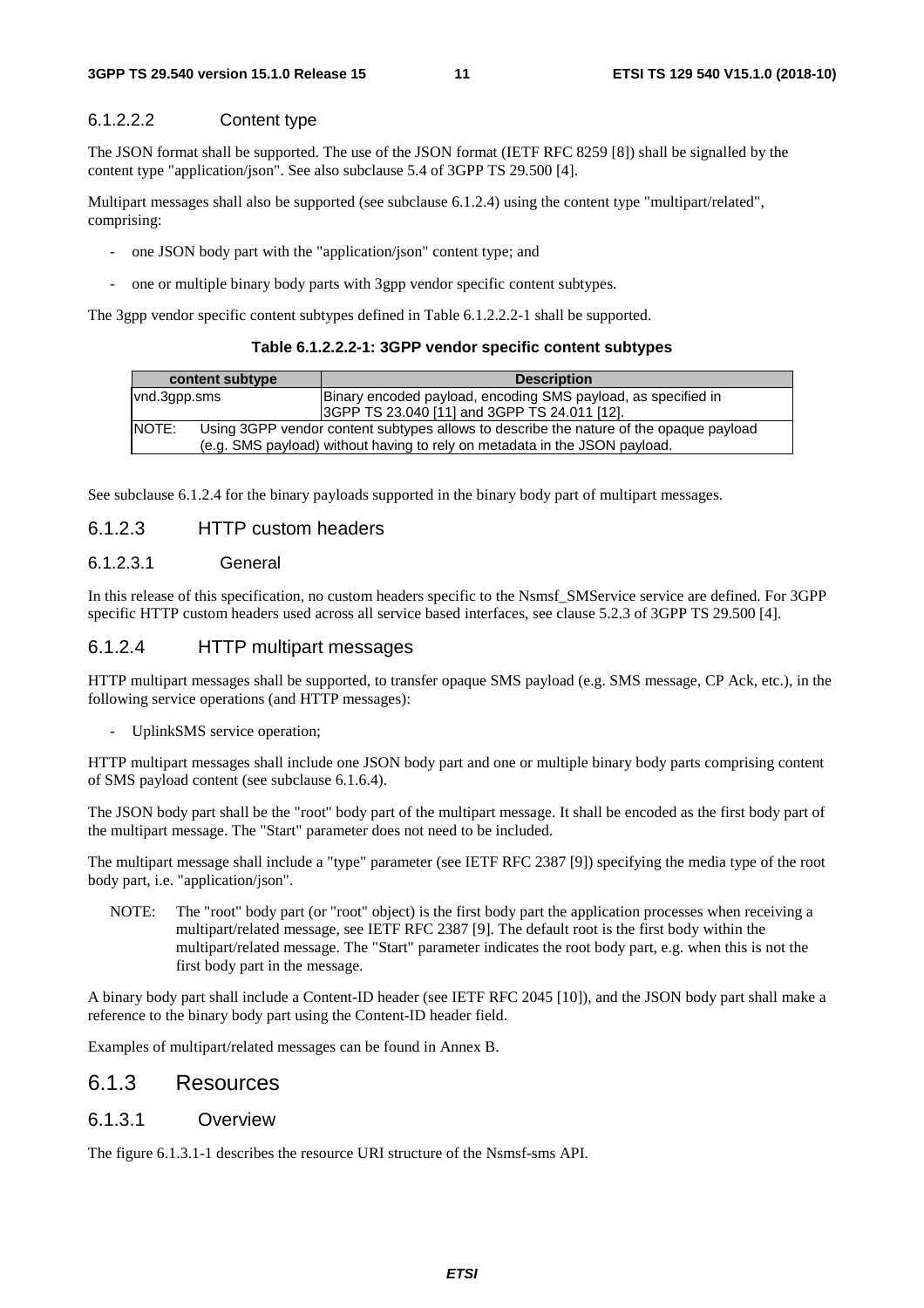

#### **Figure 6.1.3.1-1: Resource URI structure of the nsmsf-sms API**

Table 6.1.3.1-1 provides an overview of the resources and applicable HTTP methods.

| Resource name                  | <b>Resource URI</b>                       | <b>HTTP</b><br>method<br>or<br>custom<br>operation | <b>Description</b>                                                                                                                                                                                                                                                                                                                                                                                                                                                                                                               |
|--------------------------------|-------------------------------------------|----------------------------------------------------|----------------------------------------------------------------------------------------------------------------------------------------------------------------------------------------------------------------------------------------------------------------------------------------------------------------------------------------------------------------------------------------------------------------------------------------------------------------------------------------------------------------------------------|
| <b>UEContexts</b><br>(Store)   | {apiRoot}/nsmsf_sms/v1/ue-contexts        | N/A                                                | No HTTP method has been defined<br>for this resource.                                                                                                                                                                                                                                                                                                                                                                                                                                                                            |
| <b>UEContext</b><br>(Document) | {apiRoot}/nsmsf_sms/v1/ue-contexts/{supi} | <b>PUT</b><br><b>DELETE</b>                        | It is used for the Activate service<br>operation, for the purpose of:<br>- Activate SMS service for a given<br>UE, which results in creating an<br>individual UE Context resource in<br>SMSF.<br>- Update SMS service parameters<br>for a given UE, which results in<br>updating an existing individual UE<br>Context resource in SMSF.<br>It is used for the Deactivate service<br>operation, for the purpose of:<br>- Deactivate SMS service for a given<br>UE, which results in deleting an<br>existing individual UE Context |
|                                |                                           | sendsms<br>(POST)                                  | resource in SMSF.<br>It is used for the UplinkSMS service<br>operation, to allow NF Service<br>Consumer to send SMS payload in<br>uplink direction.                                                                                                                                                                                                                                                                                                                                                                              |

| Table 6.1.3.1-1: Resources and methods overview |  |
|-------------------------------------------------|--|
|-------------------------------------------------|--|

#### 6.1.3.2 Resource: UEContexts

#### 6.1.3.2.1 Description

This resource represents the collection of UE Context for SMS in SMSF.

This resource is modelled with the Store resource archetype (see subclause C.2 of 3GPP TS 29.501 [5]).

No HTTP method has been defined for this resource.

#### 6.1.3.2.2 Resource Definition

Resource URI: {apiRoot}/nsmsf-sms/v1/ue-contexts

This resource shall support the resource URI variables defined in table 6.1.3.2.2-1.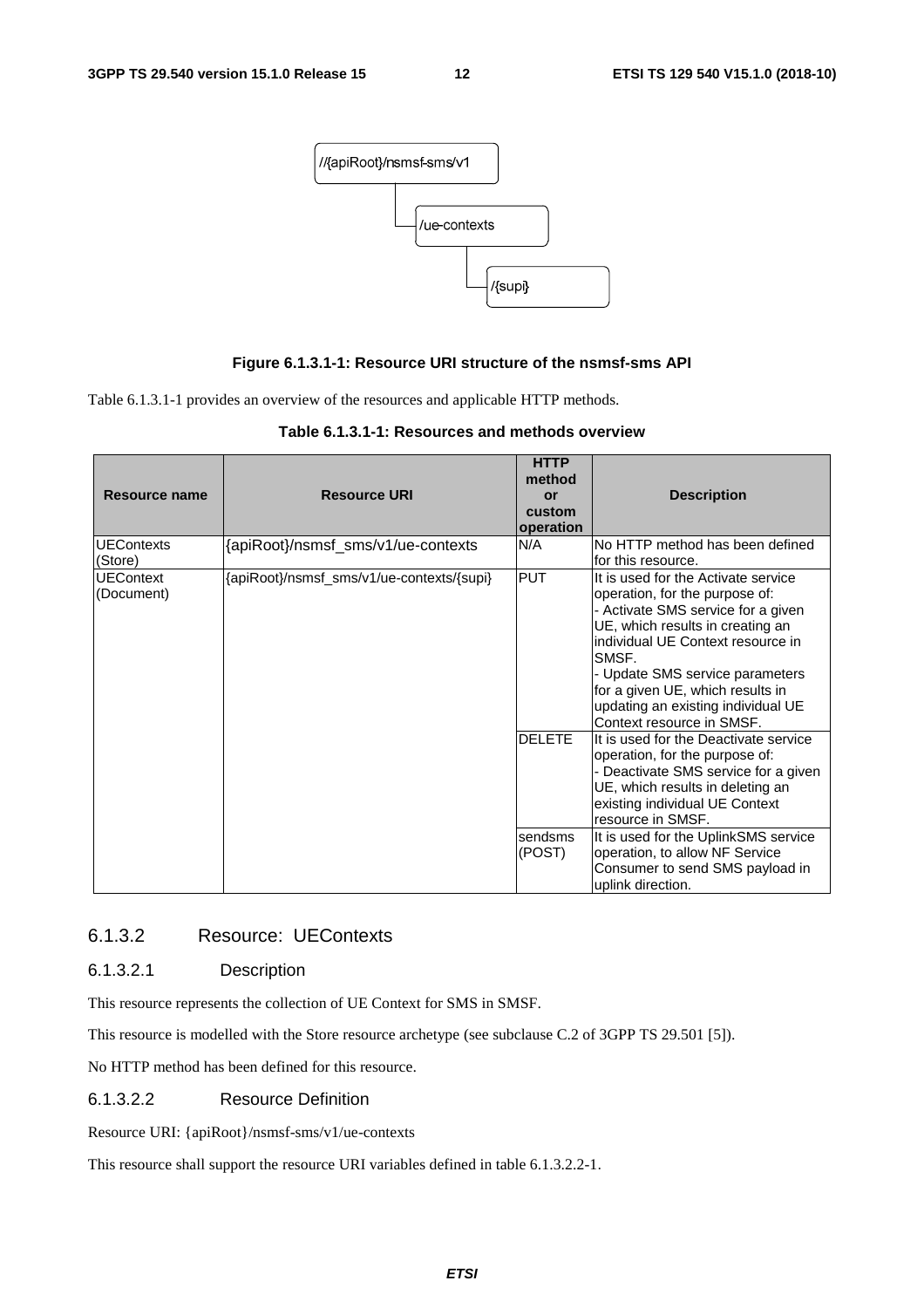| <b>Name</b> | <b>Definition</b>   |
|-------------|---------------------|
| apiRoot     | See subclause 6.1.1 |
|             |                     |
|             |                     |

#### **Table 6.1.3.2.2-1: Resource URI variables for this resource**

#### 6.1.3.2.3 Resource Standard Methods

No HTTP method has been defined for the UE Context collection resource.

#### 6.1.3.3 Resource: UEContext

#### 6.1.3.3.1 Description

This resource represents an individual UE Context for SMS in SMSF.

This resource is modelled with the Document resource archetype (see subclause C.2 of 3GPP TS 29.501 [5]).

A PUT method to this resource can be invoked by the NF Service Consumer (e.g. AMF) to:

- activate SMS service for a given UE, which results in creating new individual UE Context for SMS in SMSF, during the Registration procedure for SMS over NAS (see 3GPP TS 23.502 [3] subclause 4.13.3.1);
- update SMS service parameters for a given UE, which results in updating individual UE Context for SMS in SMSF, , during the Registration Update procedure due to AMF change (see 3GPP TS 23.502 [3] subclause 4.13.3.1).

A DELETE method to this resource can be invoked by the NF Service Consumer (e.g. AMF) to:

- deactivate SMS service for a given UE, which results in deleting existing individual UE Context for SMS in SMSF, during the De-Registration procedure form SMS over NAS (see 3GPP TS 23.502 [3] subclause 4.13.3.2).

#### 6.1.3.3.2 Resource Definition

Resource URI: {apiRoot}/nsmsf-sms/v1/ue-contexts/{supi}

This resource shall support the resource URI variables defined in table 6.1.3.3.2-1.

#### **Table 6.1.3.2.2-1: Resource URI variables for this resource**

| <b>Name</b> | <b>Definition</b>                                                                      |
|-------------|----------------------------------------------------------------------------------------|
| lapiRoot    | ISee subclause 6.1.1                                                                   |
| <b>Supi</b> | Represents the Subscription Permanent Identifier (see 3GPP TS 23.501 [2] clause 5.9.2) |
|             |                                                                                        |

#### 6.1.3.3.3 Resource Standard Methods

6.1.3.3.3.1 PUT

This method creates an individual resource of UE Context for SMS in the SMSF, or updates the indicated resource of UE Context for SMS in the SMSF.

This method shall support the URI query parameters specified in table 6.1.3.3.3.1-1.

#### **Table 6.1.3.3.3.1-1: URI query parameters supported by the PUT method on this resource**

| <b>Name</b> | Data type | ъ | inality | <b>Saaarintian</b> |
|-------------|-----------|---|---------|--------------------|
| n/a         |           |   |         |                    |

This method shall support the request data structures specified in table 6.1.3.3.3.1-2 and the response data structures and response codes specified in table 6.1.3.3.3.1-3.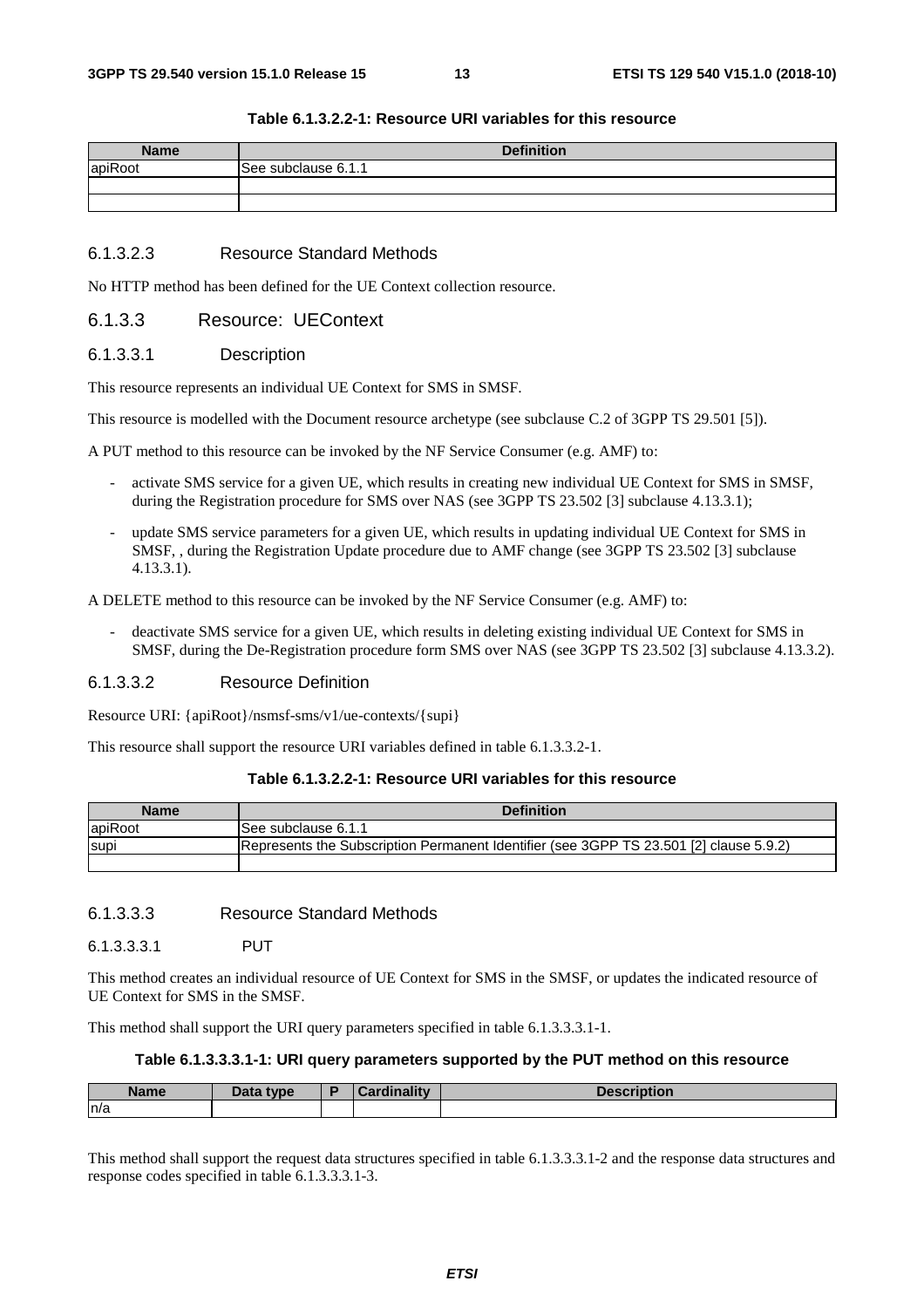| Data type              |   | <b>Cardinality</b> | <b>Description</b>                                                        |
|------------------------|---|--------------------|---------------------------------------------------------------------------|
| <b>IUeSmsContextDa</b> | м |                    | Representation of the UE Context for SMS to be created in the SMSF, or to |
| Ita                    |   |                    | be updated in the SMSF.                                                   |
|                        |   |                    |                                                                           |

#### **Table 6.1.3.3.3.1-2: Data structures supported by the PUT Request Body on this resource**

#### **Table 6.1.3.3.3.1-3: Data structures supported by the PUT Response Body on this resource**

| Data type             | P | <b>Cardinality</b> | <b>Response</b> | <b>Description</b>                                                |  |
|-----------------------|---|--------------------|-----------------|-------------------------------------------------------------------|--|
|                       |   |                    | codes           |                                                                   |  |
| <b>UeSmsContextDa</b> | м |                    | 201             | This case represents the successful creation of an UE Context     |  |
| ta                    |   |                    | Created         | lfor SMS.                                                         |  |
| n/a                   |   |                    | 204 No          | This case represents the successful update of an UE Context       |  |
|                       |   |                    | Content         | for SMS.                                                          |  |
| ProblemDetails        | м |                    | 403             | This case represents the failure of creation / update of an UE    |  |
|                       |   |                    | Forbidden       | lContext for SMS.                                                 |  |
|                       |   |                    |                 | The "cause" attribute of the "ProblemDetails" shall be set to one |  |
|                       |   |                    |                 | of the following application error codes:                         |  |
|                       |   |                    |                 | SERVICE_NOT_ALLOWED, if SMS service is not                        |  |
|                       |   |                    |                 | allowed for the given service user;                               |  |
| <b>ProblemDetails</b> | м |                    | 404 Not         | This case represents the failure of creation / update of an UE    |  |
|                       |   |                    | Found           | Context for SMS.                                                  |  |
|                       |   |                    |                 | The "cause" attribute of the "ProblemDetails" shall be set to one |  |
|                       |   |                    |                 | of the following application error codes:                         |  |
|                       |   |                    |                 | USER_NOT_FOUND, if the provided subscriber<br>$\sim$              |  |
|                       |   |                    |                 | identifier is invalid or the service user is not found from       |  |
|                       |   |                    |                 | UDM;                                                              |  |
|                       |   |                    |                 | CONTEXT_NOT_FOUND, if the UE context for SMS to                   |  |
|                       |   |                    |                 | be operated is invalid or not found in SMSF.                      |  |

#### 6.1.3.3.3.2 DELETE

This method deletes an individual resource of UE Context for SMS in the SMSF.

This method shall support the URI query parameters specified in table 6.1.3.3.3.2-1.

#### **Table 6.1.3.3.3.2-1: URI query parameters supported by the DELETE method on this resource**

| <b>Name</b> | <b>Pata type</b> | <b>Pardinality</b> | <b>Description</b> |
|-------------|------------------|--------------------|--------------------|
| n/a         |                  |                    |                    |

This method shall support the request data structures specified in table 6.1.3.3.3.2-2 and the response data structures and response codes specified in table 6.1.3.3.3.2-3.

#### **Table 6.1.3.3.3.2-2: Data structures supported by the DELETE Request Body on this resource**

| $R_{\rm{min}}$<br>+vne<br>$-$ uu | <b>The Contract Contract Contract Contract</b><br>`ord | <b>DASCTI.</b><br>uon |
|----------------------------------|--------------------------------------------------------|-----------------------|
| ln/a                             |                                                        |                       |

#### **Table 6.1.3.3.3.2-3: Data structures supported by the DELETE Response Body on this resource**

| Data type              | Р | Cardinality | <b>Response</b> | <b>Description</b>                                                |
|------------------------|---|-------------|-----------------|-------------------------------------------------------------------|
|                        |   |             | codes           |                                                                   |
| n/a                    |   |             | 204 No          | This case represents a successful deletion of an UE Context for   |
|                        |   |             | Content         | SMS.                                                              |
| <b>IProblemDetails</b> | м |             | 404 Not         | This case represents an unsuccessful deletion of an UE            |
|                        |   |             | Found           | Context for SMS.                                                  |
|                        |   |             |                 | The "cause" attribute of the "ProblemDetails" shall be set to one |
|                        |   |             |                 | of the following application error codes:                         |
|                        |   |             |                 | CONTEXT_NOT_FOUND, if the UE context for SMS to                   |
|                        |   |             |                 | be operated is invalid or not found in SMSF.                      |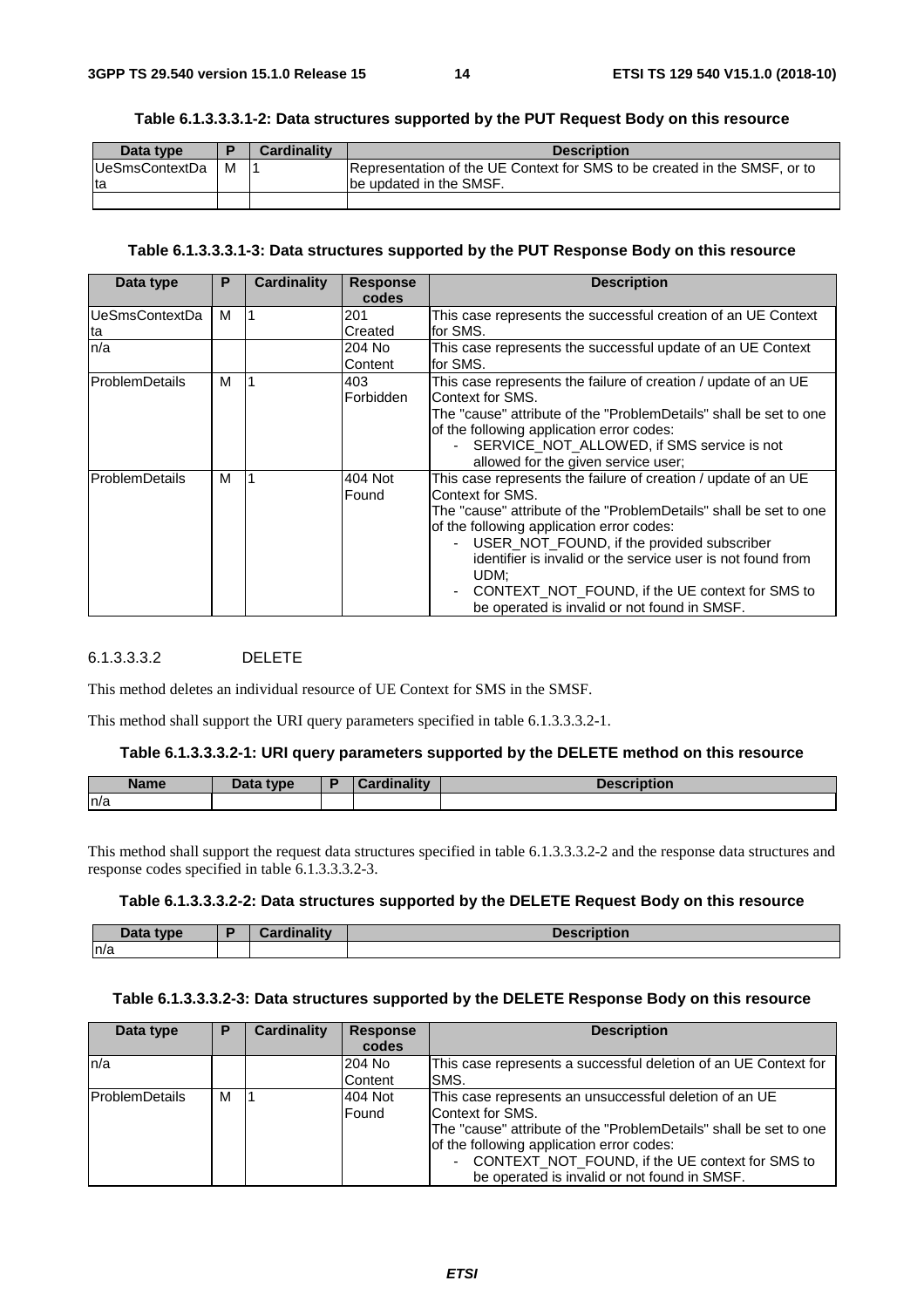#### 6.1.3.3.4 Resource Custom Operations

#### 6.1.3.3.4.1 Overview

|  |  |  |  |  | Table 6.1.3.3.4.1-1: Custom operations |
|--|--|--|--|--|----------------------------------------|
|--|--|--|--|--|----------------------------------------|

| <b>Custom operaration URI</b>                         | <b>Mapped HTTP</b><br>method | <b>Description</b>                    |
|-------------------------------------------------------|------------------------------|---------------------------------------|
| {apiRoot}/nsmsf_sms/v1/ue-<br>contexts/{supi}/sendsms | <b>POST</b>                  | Send SMS payload in uplink direction. |

#### 6.1.3.3.4.2 Operation: sendsms

6.1.3.3.4.2.1 Description

This custom operation is used for NF Service Consumers to send SMS record in uplink direction.

#### 6.1.3.3.4.2.2 Operation Definition

This custom operation is used to send a SMS payload to an individual UEContext resource in the SMSF.

This operation shall support the request data structures specified in table 6.1.3.3.4.2.2-1 and the response data structure and response codes specified in table 6.1.3.3.4.2.2-2.

#### **Table 6.1.3.3.4.2.2-1: Data structures supported by the POST Request Body on this resource**

| Data type            |   | <b>Description</b>                                          |
|----------------------|---|-------------------------------------------------------------|
| <b>SmsRecordData</b> | M | Representation of the SMS Record to be created in the SMSF. |

#### **Table 6.1.3.3.4.2.2-2: Data structures supported by the POST Response Body on this resource**

| Data type                        | P | Cardinality | <b>Response</b><br>codes | <b>Description</b>                                                                                                                                                                                                                                                                                                              |
|----------------------------------|---|-------------|--------------------------|---------------------------------------------------------------------------------------------------------------------------------------------------------------------------------------------------------------------------------------------------------------------------------------------------------------------------------|
| <b>SmsRecordDelive</b><br>ryData | м |             | 200 OK                   | This case represents the successful of sending SMS record in<br>uplink direction, with necessary response data.                                                                                                                                                                                                                 |
| <b>ProblemDetails</b>            | м |             | 400 Bad<br>Request       | This case represents an unsuccessful delivery of SMS payload.<br>The "cause" attribute of the "ProbmenDetails" shall be set to<br>one of the following application error codes:<br>SMS_PAYLOAD_MISSING, if the expected SMS<br>payload content is missing;<br>SMS_PAYLOAD_ERROR, if error exists in the SMS<br>payload content. |
| <b>ProblemDetails</b>            | м |             | 403<br>Forbidden         | This case represents an unsuccessful delivery of SMS payload.<br>The "cause" attribute of the "ProbmenDetails" shall be set to<br>one of the following application error codes:<br>SERVICE_NOT_ALLOWED, if SMS service is not<br>allowed for the given service user;                                                            |
| <b>ProblemDetails</b>            | м |             | 404 Not<br>Found         | This case represents an unsuccessful delivery of SMS payload.<br>The "cause" attribute of the "ProblemDetails" shall be set to one<br>of the following application error codes:<br>CONTEXT NOT FOUND, if the UE context for SMS to<br>be operated is invalid or not found in SMSF.                                              |

### 6.1.4 Custom Operations without associated resources

In this release of this specification, no custom operations without associated resources are defined.

### 6.1.5 Notifications

In this release of this specification, no notification procedures are defined.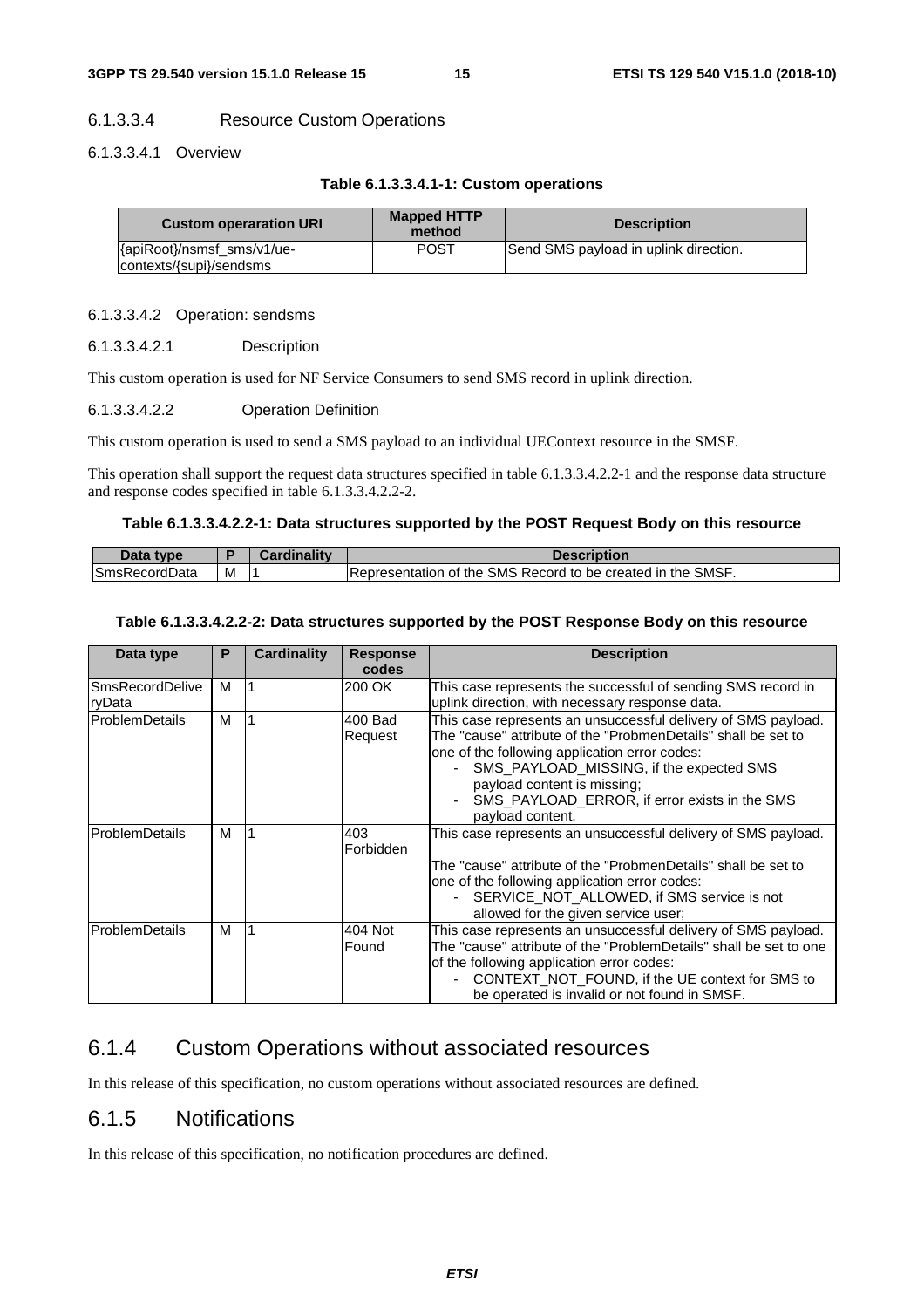### 6.1.6 Data Model

#### 6.1.6.1 General

This subclause specifies the application data model supported by the API.

Table 6.1.6.1-1 specifies the data types defined for the Nsmsf service based interface protocol.

#### **Table 6.1.6.1-1: Nsmsf specific Data Types**

| Data type             | <b>Section defined</b> | <b>Description</b>                                                                                              |
|-----------------------|------------------------|-----------------------------------------------------------------------------------------------------------------|
| UeSmsContextData      | See 6.1.6.2.2          | Information used for activating SMS service for a service<br>luser, or updating the parameters for SMS service. |
| <b>SmsRecordData</b>  | lSee 6.1.6.2.3         | Information within request message invoking UplinkSMS<br>service operation, for delivering SMS payload.         |
| SmsRecordDeliveryData | lSee 6.1.6.2.6         | Information for result of invoking UplinkSMS service<br>loperation.                                             |

Table 6.1.6.1-2 specifies data types re-used by the Nsmsf service based interface protocol from other specifications, including a reference to their respective specifications and when needed, a short description of their use within the Nsmsf service based interface.

| Table 6.1.6.1-2: Nsmsf re-used Data Types |  |  |  |  |
|-------------------------------------------|--|--|--|--|
|-------------------------------------------|--|--|--|--|

| Data type              | <b>Reference</b>   | <b>Comments</b>                                               |
|------------------------|--------------------|---------------------------------------------------------------|
| Supi                   | 3GPP TS 29.571 [6] | <b>Subscription Permanent Identifier</b>                      |
| Gpsi                   | 3GPP TS 29.571 [6] | General Public Subscription Identifier                        |
| Pei                    | 3GPP TS 29.571 [6] | Permanent Equipment, it contains an IMEI or IMEISV.           |
| Guami                  | 3GPP TS 29.571 [6] | Globally Unique AMF Identifier                                |
| AccessType             | 3GPP TS 29.571 [6] | Access Type (3GPP or non-3GPP access)                         |
| <b>UserLocation</b>    | 3GPP TS 29.571 [6] | User location information                                     |
| TimeZone               | 3GPP TS 29.571 [6] | User time zone information                                    |
| Nflnstanceld           | 3GPP TS 29.571 [6] | <b>INF Instance ID</b>                                        |
| <b>RefToBinaryData</b> | 3GPP TS 29.571 [6] | Information for indicating the binary content of SMS payload. |
| TraceData              | 3GPP TS 29.571 [6] | Trace control and configuration parameters                    |
| BackupAmfInfo          | 3GPP TS 29.571 [6] | Backup AMF Information                                        |

#### 6.1.6.2 Structured data types

#### 6.1.6.2.1 Introduction

This subclause defines the structures to be used in resource representations.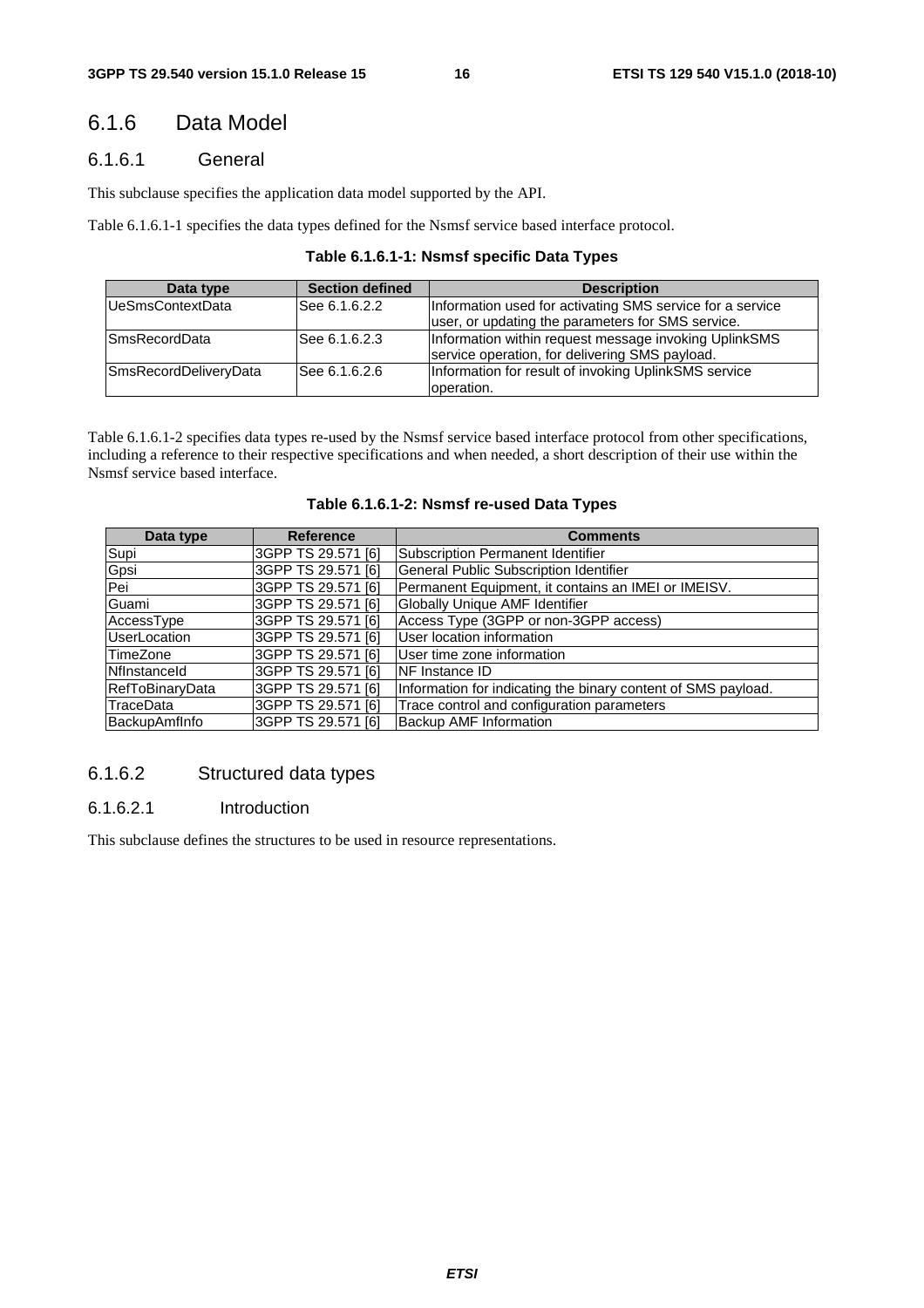### 6.1.6.2.2 Type: UeSmsContextData

| <b>Attribute name</b> | Data type                | P            | <b>Cardinality</b> | <b>Description</b>                                                                                                                                                                                                                                                                                                                            |
|-----------------------|--------------------------|--------------|--------------------|-----------------------------------------------------------------------------------------------------------------------------------------------------------------------------------------------------------------------------------------------------------------------------------------------------------------------------------------------|
| supi                  | Supi                     | м            |                    | This IE shall be present, and it shall contain the<br>subscriber permanent identify of the service user.                                                                                                                                                                                                                                      |
| gpsi                  | Gpsi                     | O            | 0.1                | When present, this IE shall contain the generic<br>public subscriber identifier of the service user.                                                                                                                                                                                                                                          |
| pei                   | Pei                      | O            | 0.1                | When present, this IE shall contain the IMEI or<br><b>IMEISV</b> of the service user.                                                                                                                                                                                                                                                         |
| accessType            | AccessType               | М            |                    | This IE shall be present, and it shall contain the<br>access type from which the service user accesses to<br>network.                                                                                                                                                                                                                         |
| amfld                 | Nflnstanceld             | м            |                    | This IE shall be present, and it shall contain the NF<br>instance ID of the requesting AMF.                                                                                                                                                                                                                                                   |
| guamis                | array(Guami)             | O            | 0N                 | When present, this IE shall contain the GUAMI(s) of<br>the AMF.                                                                                                                                                                                                                                                                               |
| ueLocation            | UserLocation             | O            | 0.1                | When present, this IE shall contain the UE location<br>information (e.g. TAI and CGI).                                                                                                                                                                                                                                                        |
| ueTimeZone            | TimeZone                 | 0.1<br>O     |                    | When present, this IE shall contain the current time<br>zone of the service user.                                                                                                                                                                                                                                                             |
| traceData             | TraceData                | $\circ$      | 0.1                | Trace Data. The Null value indicates that trace is not<br>active.                                                                                                                                                                                                                                                                             |
| backupAmfInfo         | array(BackupAmf<br>Info) | $\mathsf{C}$ | 0.N                | This IE shall be included if the NF service consumer<br>is an AMF and the AMF supports the AMF<br>management without UDSF when the UE Context for<br>SMS to be created in the SMSF, or to be updated in<br>the SMSF.<br>The SMSF uses this attribute to do an NRF query in<br>order to invoke later services in a backup AMF e.g.<br>Namf MT. |

### **Table 6.1.6.2.2-1: Definition of type UeSmsContextData**

### 6.1.6.2.3 Type: SmsRecordData

### **Table 6.1.6.2.3-1: Definition of type SmsRecordData**

| <b>Attribute name</b> | Data type        | P        | <b>Cardinality</b> | <b>Description</b>                                   |
|-----------------------|------------------|----------|--------------------|------------------------------------------------------|
| smsRecordId           | RecordId         | M        |                    | This IE shall be present, and it shall contain the   |
|                       |                  |          |                    | record id uniquely identify a message carrying SMS   |
|                       |                  |          |                    | payload.                                             |
| smsPayloads           | array(RefToBinar | м        | 1N                 | This IE shall be present, and it shall contain the   |
|                       | yData)           |          |                    | information of SMS payload (e.g. content ID, etc.)   |
| gpsi                  | Gpsi             | O        | 101                | When present, this IE shall contain the global       |
|                       |                  |          |                    | permanent subscriber identifier of the service user. |
| pei                   | Pei              | $\circ$  | 101                | When present, this IE shall contain the IMEI or      |
|                       |                  |          |                    | IMEISV of the service user.                          |
| accessType            | AccessType       | O        | 10.1               | This IE shall be present, and it shall contain the   |
|                       |                  |          |                    | access type from which the service user accesses to  |
|                       |                  |          |                    | network.                                             |
| ueLocation            | UserLocation     | $\circ$  | 0.1                | When present, this IE shall contain the UE location  |
|                       |                  |          |                    | information (e.g. TAI and CGI).                      |
| ueTimeZone            | TimeZone         | $\Omega$ | 101                | When present, this IE shall contain the time zone of |
|                       |                  |          |                    | the service user.                                    |

6.1.6.2.4 Void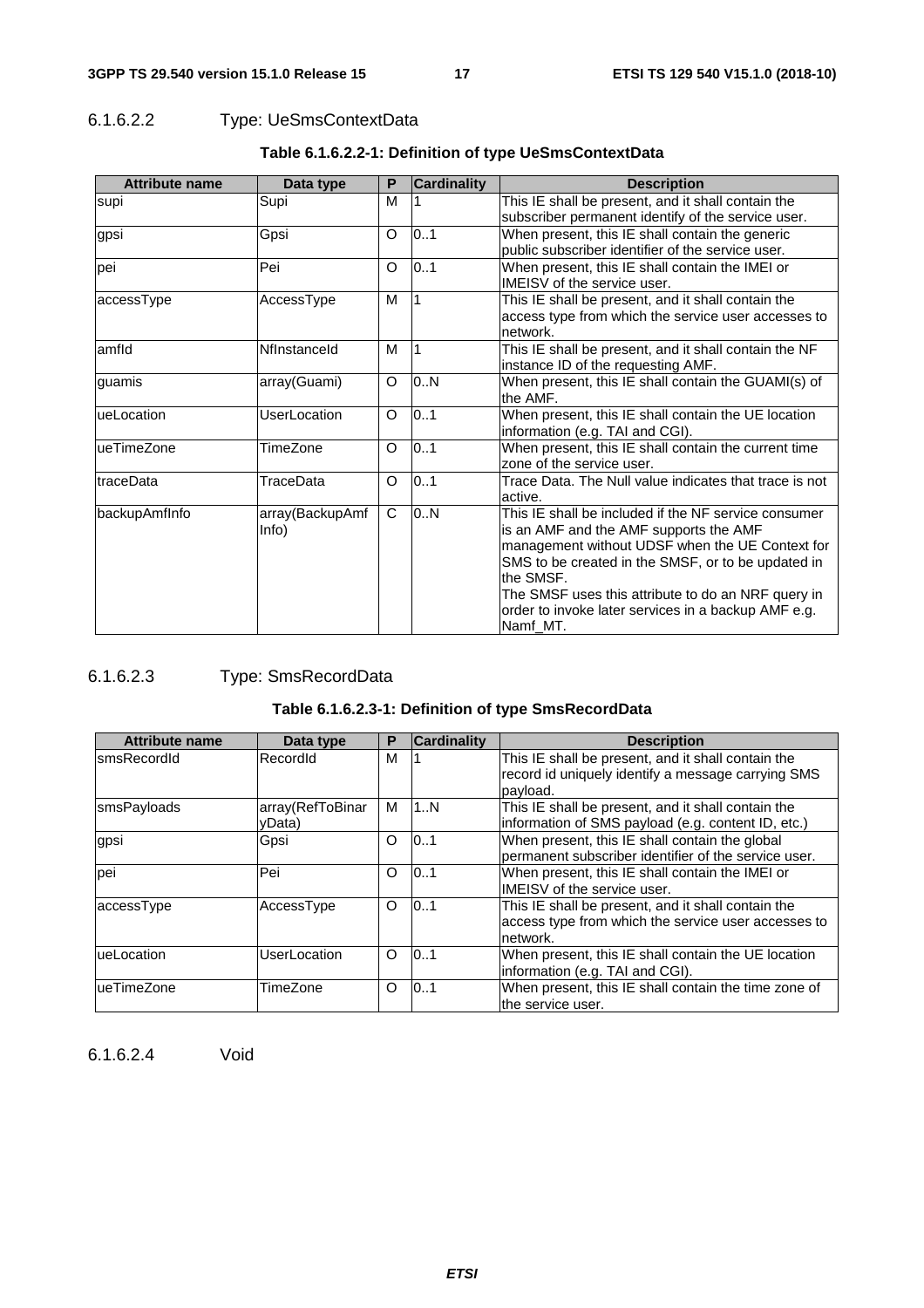#### 6.1.6.2.5 Type: SmsRecordDeliveryData

| Table 6.1.6.2.5-1: Definition of type SmsRecordDeliveryData |  |
|-------------------------------------------------------------|--|
|-------------------------------------------------------------|--|

| <b>Attribute name</b> | Data type              |   | <b>Cardinality</b> | <b>Description</b>                                                                                                                                                     |
|-----------------------|------------------------|---|--------------------|------------------------------------------------------------------------------------------------------------------------------------------------------------------------|
| IsmsRecordId          | RecordId               | M |                    | This IE shall be present, and it shall contain the<br>record id uniquely identify a message carrying SMS<br>payload.                                                   |
| deliveryStatus        | SmsDeliveryStat<br>lus | м |                    | This IE shall be present, and it shall indicate the<br>status of SMS payload delivery attempt in the SMSF,<br>after SMSF receiving SMS payload on Nsmsf<br>linterface. |

#### 6.1.6.3 Simple data types and enumerations

#### 6.1.6.3.1 Introduction

This subclause defines simple data types and enumerations that can be referenced from data structures defined in the previous subclauses.

#### 6.1.6.3.2 Simple data types

The simple data types defined in table 6.1.6.3.2-1 shall be supported.

#### **Table 6.1.6.3.2-1: Simple data types**

| <b>Type Name</b> | <b>Type Definition</b> | <b>Description</b>                                                                                                                                                                                                          |
|------------------|------------------------|-----------------------------------------------------------------------------------------------------------------------------------------------------------------------------------------------------------------------------|
| Recordid         | string                 | String uniquely identifying a record in the SMSF. The format of<br>RecordId is implementation specific, e.g. using UUID format.<br>In an OpenAPI Specification [3] schema, the format shall be<br>designated as "Recordid". |

#### 6.1.6.3.3 Enumeration: SmsDeliveryStatus

The enumeration SmsDeliveryStatus represents the status of SMS payload delivery attempt at the SMSF. It shall comply with the previsions defined in table 6.1.5.3.3-1.

#### **Table 6.1.6.3.3-1: Enumeration SmsDeliveryStatus**

| <b>Enumeration value</b> | <b>Description</b>                                        |
|--------------------------|-----------------------------------------------------------|
| SMS_DELIVERY_PENDING     | The SMS payload delivery at SMSF is pended.               |
| SMS DELIVERY COMPLETED   | The SMS payload delivery at SMSF is completed.            |
| SMS DELIVERY FAILED      | The SMS payload delivery at SMSF is failed due to certain |
|                          | reasons.                                                  |

#### 6.1.6.4 Binary data

#### 6.1.6.4.1 Introduction

This subclause defines the binary data that shall be supported in a binary body part in an HTTP multipart message (see subclauses 6.1.2.2.2 and 6.1.2.4), to support delivery of binary content of SMS payload.

#### 6.1.6.4.2 SMS Payload Information

SMS Payload Information shall encode a SMS payload as specified in 3GPP TS 23.040 [11] and 3GPP TS 24.011 [12], using the vnd.3gpp.sms content-type.

SMS Payload Information may encode e.g. the following content:

- CP-DATA, CP-ACK, CP-ERROR as specified in 3GPP TS 23.040 [11] and 3GPP TS 24.011 [12];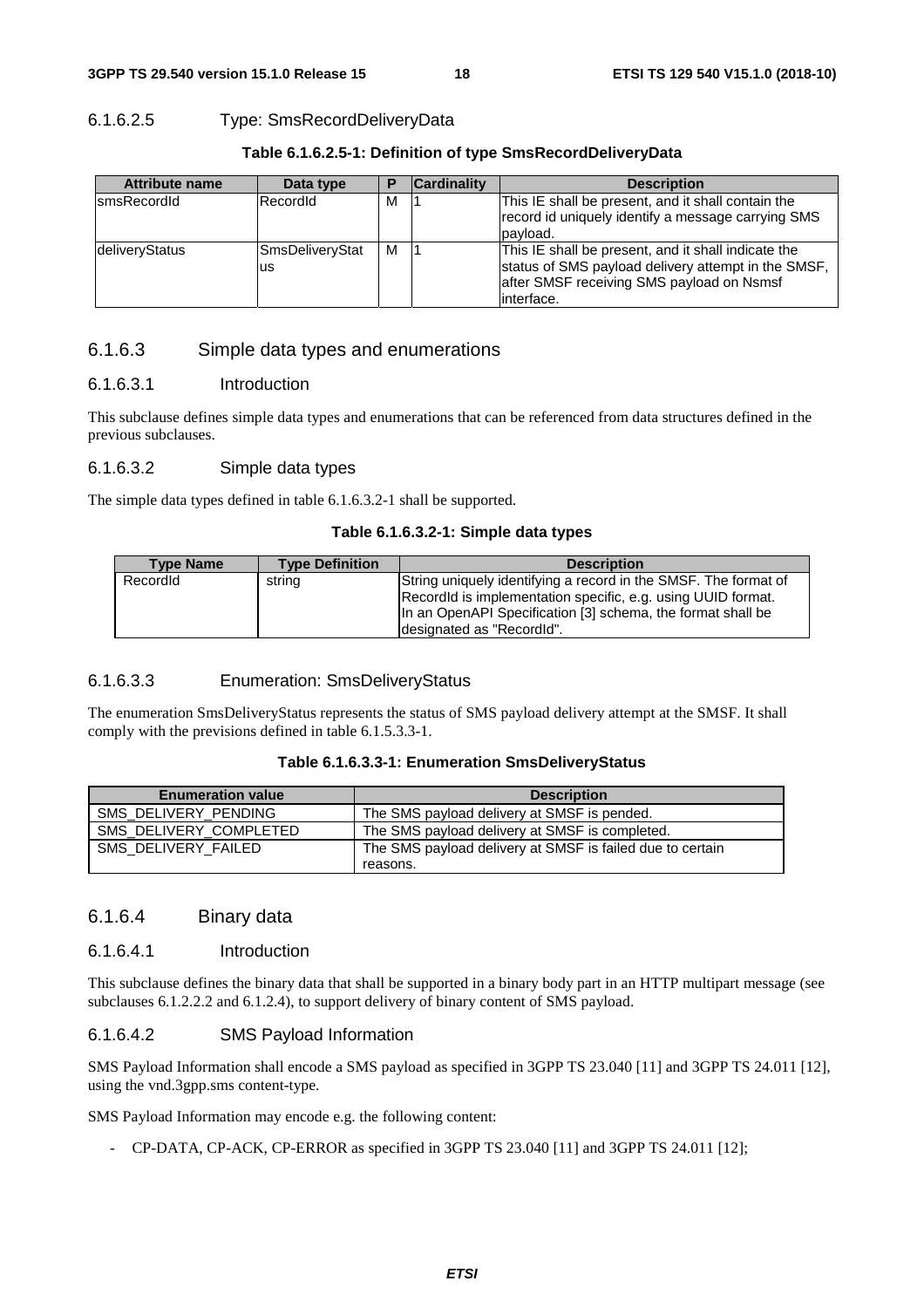### 6.1.7 Error Handling

#### 6.1.7.1 General

HTTP error handling shall be supported as specified in subclause 5.2.4 of 3GPP TS 29.500 [4].

#### 6.1.7.2 Protocol Errors

Protocol errors handling shall be supported as specified in subclause 5.2.7 of 3GPP TS 29.500 [4].

#### 6.1.7.3 Application Errors

The common application errors defined in the Table 5.2.7.2-1 in 3GPP TS 29.500 [4] may also be used for the Nsmsf\_SMService service, and the following application errors listed in Table 6.1.7.3-1 are specific for the Nsmsf\_SMService service.

|  |  | Table 6.1.7.3-1: Application errors |  |
|--|--|-------------------------------------|--|
|--|--|-------------------------------------|--|

| <b>Application Error</b> | <b>HTTP status code</b> | <b>Description</b>                                           |
|--------------------------|-------------------------|--------------------------------------------------------------|
| USER NOT FOUND           | 404 Not Found           | The provided subscriber identifier is invalid or the service |
|                          |                         | luser not found from UDM.                                    |
| CONTEXT NOT FOUND        | 404 Not Found           | The UE context for SMS to be operated is invalid or not      |
|                          |                         | found in SMSF.                                               |
| SERVICE_NOT_ALLOWED      | 403 Forbidden           | The requested service is not allowed for this service user.  |
| SMS_PAYLOAD_MISSING      | 400 Bad Request         | The expected SMS payload content is missing.                 |
| SMS_PAYLOAD_ERROR        | 400 Bad Request         | Errors exist in the format of SMS payload.                   |

### 6.1.8 Feature negotiation

The optional features in table 6.1.8-1 are defined for the Nsmsf\_SMService API. They shall be negotiated using the extensibility mechanism defined in subclause 6.6 of 3GPP TS 29.500 [4].

#### **Table 6.1.8-1: Supported Features**

| <b>Feature number</b> | Feature Name | <b>Description</b> |
|-----------------------|--------------|--------------------|
|                       |              |                    |

### 6.1.9 Security

As indicated in 3GPP TS 33.501 [13], the access to the Nsmsf\_SMService API shall be authorized by means of the OAuth2 protocol (see IETF RFC 6749 [14]), using the "Client Credentials" authorization grant, where the NRF (see 3GPP TS 29.510 [15]) plays the role of the authorization server.

An NF Service Consumer, prior to consuming services offered by the Nsmsf\_SMService API, shall obtain a "token" from the authorization server, by invoking the Access Token Request service, as described in 3GPP TS 29.510 [15], subclause 5.4.2.2.

NOTE: When multiple NRFs are deployed in a network, the NRF used as authorization server is the same NRF that the NF Service Consumer used for discovering the Nsmsf\_SMService service.

The Nsmsf SMService API does not define any scopes for OAuth2 authorization.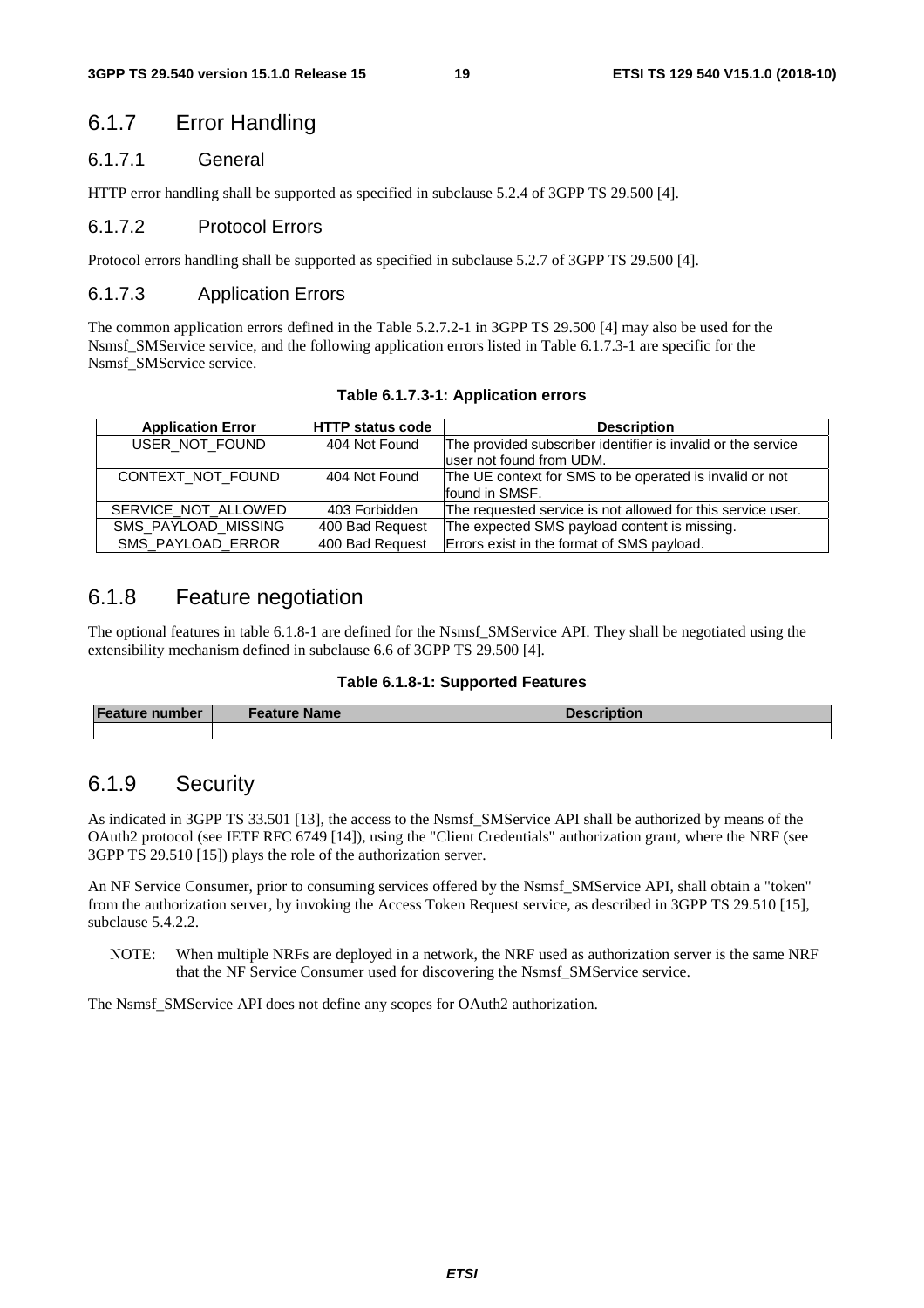# Annex A (normative): OpenAPI specification

### A.1 General

This subclause describes the OpenAPI file for the following service API:

- Nsmsf\_SMService API;

### A.2 Nsmsf\_SMService API

```
openapi: 3.0.0 
info: 
   version: '1.PreR15.1.0' 
 title: 'Nsmsf_SMService Service API' 
 description: 'SMSF SMService Service API' 
security: 
   - oAuth2ClientCredentials: [] 
   - {} 
paths: 
   /ue-contexts/{supi}: 
     put: 
       summary: Activate SMS Service for a given UE 
       operationId: SMServiceActivation 
       tags: 
          - UEContext (Document) 
       parameters: 
          - name: supi 
           in: path 
           required: true 
           description: Subscriber Permanent Identifier (SUPI) 
           schema: 
             type: string 
       requestBody: 
         content: 
           application/json: 
              schema: 
                $ref: '#/components/schemas/UeSmsContextData' 
         required: true 
       responses: 
          '201': 
           description: UE Context for SMS is created in SMSF 
            content: 
              application/json: 
                schema: 
                  $ref: '#/components/schemas/UeSmsContextData' 
          '204': 
           description: UE Context for SMS is updated in SMSF 
          '400': 
           description: Invalid Service Request 
            content: 
              application/problem+json: 
                schema: 
                  $ref: 'TS29571_CommonData.yaml#/components/schemas/ProblemDetails' 
          '403': 
           description: Unable to create/update UE Context for SMS in SMSF 
           content: 
              application/problem+json: 
                schema: 
                  $ref: 'TS29571_CommonData.yaml#/components/schemas/ProblemDetails' 
          '404': 
            description: Unable to found subscription for service user or UE Context for SMS in SMSF 
           content: 
              application/problem+json: 
                schema: 
                  $ref: 'TS29571_CommonData.yaml#/components/schemas/ProblemDetails' 
          '503': 
           description: Service Unavailable 
           content: 
              application/problem+json: 
                schema: 
                  $ref: 'TS29571_CommonData.yaml#/components/schemas/ProblemDetails' 
          default:
```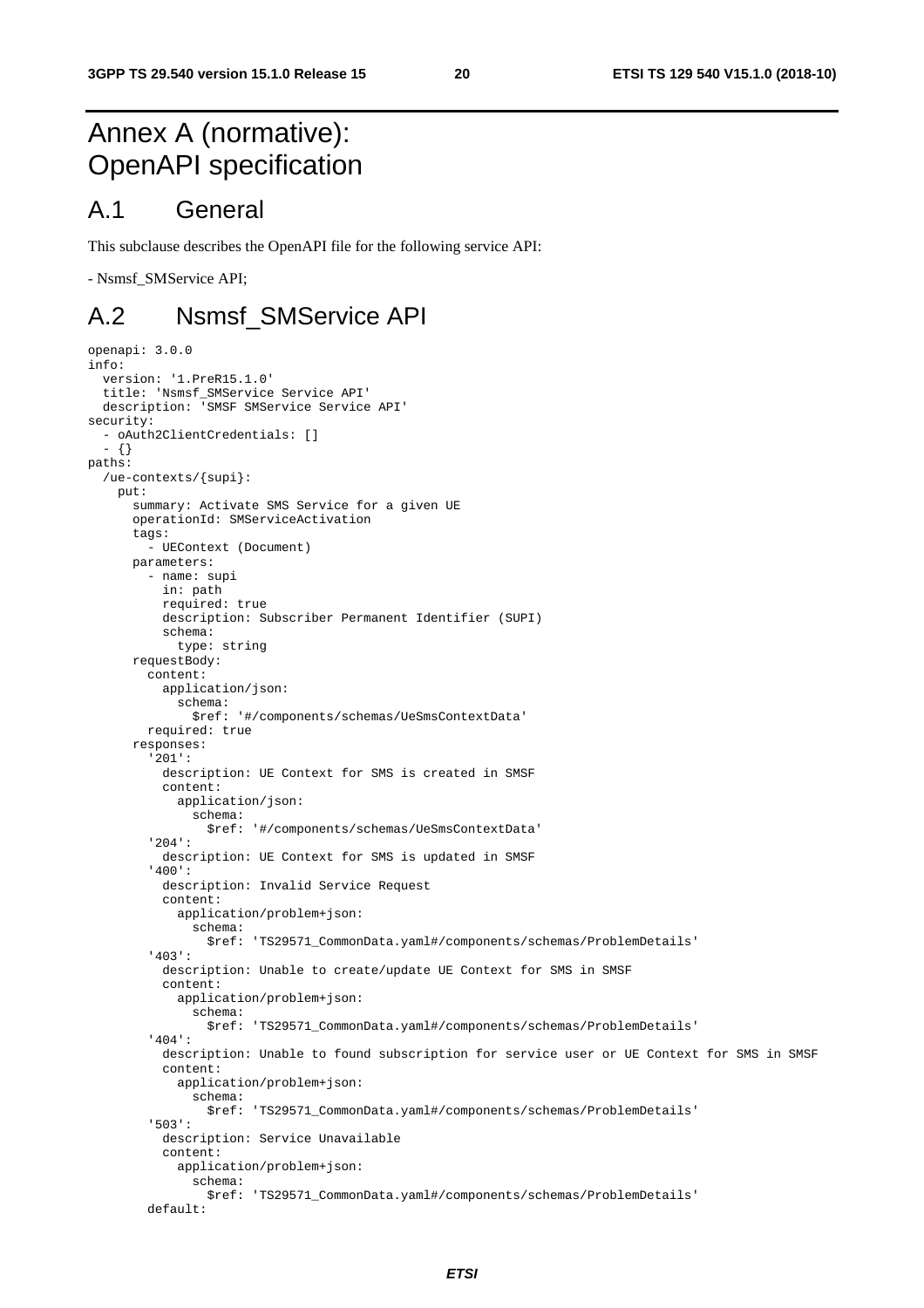description: Unexpected error content: application/problem+json: schema: \$ref: 'TS29571\_CommonData.yaml#/components/schemas/ProblemDetails' delete: summary: Deactivate SMS Service for a given UE operationId: SMServiceDeactivation tags: - UEContext (Document) parameters: - name: supi in: path required: true description: Subscriber Permanent Identifier (SUPI) schema: type: string responses: '204': description: UE Context for SMS is deleted from SMSF '400': description: Invalid Service Request content: application/problem+json: schema: \$ref: 'TS29571\_CommonData.yaml#/components/schemas/ProblemDetails' '404': description: Unable to found UE Context for SMS in SMSF content: application/problem+json: schema: \$ref: 'TS29571\_CommonData.yaml#/components/schemas/ProblemDetails' '503': description: Service Unavailable content: application/problem+json: schema: \$ref: 'TS29571\_CommonData.yaml#/components/schemas/ProblemDetails' /ue-contexts/{supi}/sendsms: post: summary: Send SMS payload for a given UE operationId: SendSMS tags: - UEContext (Document) parameters: - name: supi in: path required: true description: Subscriber Permanent Identifier (SUPI) schema: type: string requestBody: content: application/json: schema: \$ref: '#/components/schemas/SmsRecordData' required: true responses: '200': description: SMS payload is received by SMSF, and is being delivered out content: application/json: schema: \$ref: '#/components/schemas/SmsRecordDeliveryData' '400': description: Invalid Service Request content: application/problem+json: schema: \$ref: 'TS29571\_CommonData.yaml#/components/schemas/ProblemDetails' '403': description: Unable to deliver SMS at SMSF content: application/problem+json: schema: \$ref: 'TS29571\_CommonData.yaml#/components/schemas/ProblemDetails' '404': description: Unable to found UE Context for SMS in SMSF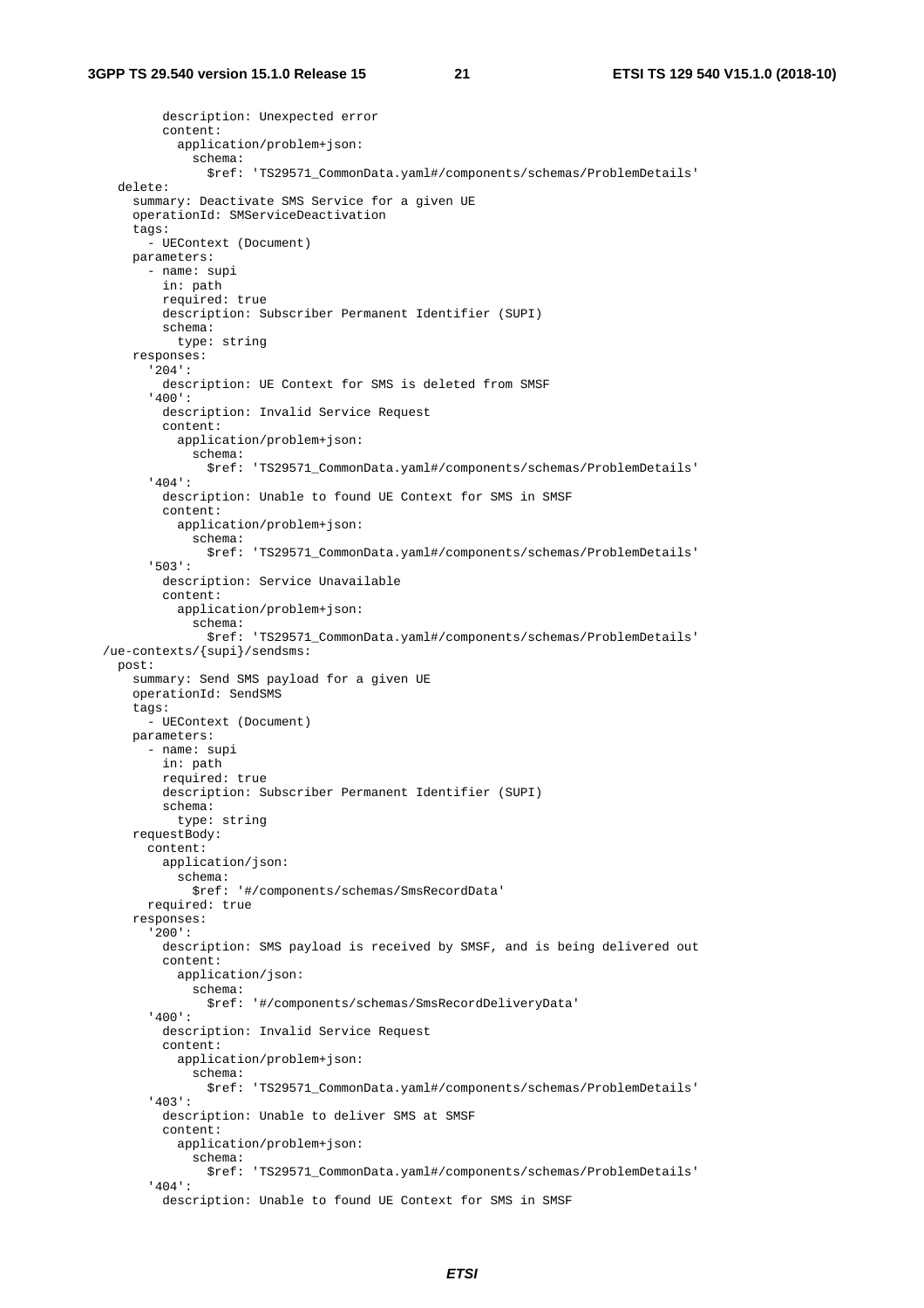content: application/problem+json: schema: \$ref: 'TS29571\_CommonData.yaml#/components/schemas/ProblemDetails' '503': description: Service Unavailable content: application/problem+json: schema: \$ref: 'TS29571\_CommonData.yaml#/components/schemas/ProblemDetails' components: securitySchemes: oAuth2ClientCredentials: type: oauth2 flows: clientCredentials: tokenUrl: '{nrfApiRoot}/oauth2/token' scopes: {} schemas: UeSmsContextData: type: object required: - supi - amfId - accessType properties: supi: \$ref: 'TS29571\_CommonData.yaml#/components/schemas/Supi' pei: \$ref: 'TS29571\_CommonData.yaml#/components/schemas/Pei' amfId: \$ref: 'TS29571\_CommonData.yaml#/components/schemas/NfInstanceId' guamis: type: array items: \$ref: 'TS29571\_CommonData.yaml#/components/schemas/Guami' accessType: \$ref: 'TS29571\_CommonData.yaml#/components/schemas/AccessType' gpsi: \$ref: 'TS29571\_CommonData.yaml#/components/schemas/Gpsi' ueLocation: \$ref: 'TS29571\_CommonData.yaml#/components/schemas/UserLocation' ueTimeZone: \$ref: 'TS29571\_CommonData.yaml#/components/schemas/TimeZone' traceData: \$ref: 'TS29571\_CommonData.yaml#/components/schemas/TraceData' backupAmfInfo: type: array items: \$ref: 'TS29571\_CommonData.yaml#/components/schemas/BackupAmfInfo' SmsRecordData: type: object required: - smsRecordId - smsPayloads properties: smsRecordId: \$ref: '#/components/schemas/RecordId' smsPayloads: type: array items: \$ref: 'TS29571\_CommonData.yaml#/components/schemas/RefToBinaryData' accessType: \$ref: 'TS29571\_CommonData.yaml#/components/schemas/AccessType' gpsi: \$ref: 'TS29571\_CommonData.yaml#/components/schemas/Gpsi' ueLocation: \$ref: 'TS29571\_CommonData.yaml#/components/schemas/UserLocation' ueTimeZone: \$ref: 'TS29571\_CommonData.yaml#/components/schemas/TimeZone' RecordId: type: string SmsRecordDeliveryData: type: object required: - smsRecordId - deliveryStatus properties: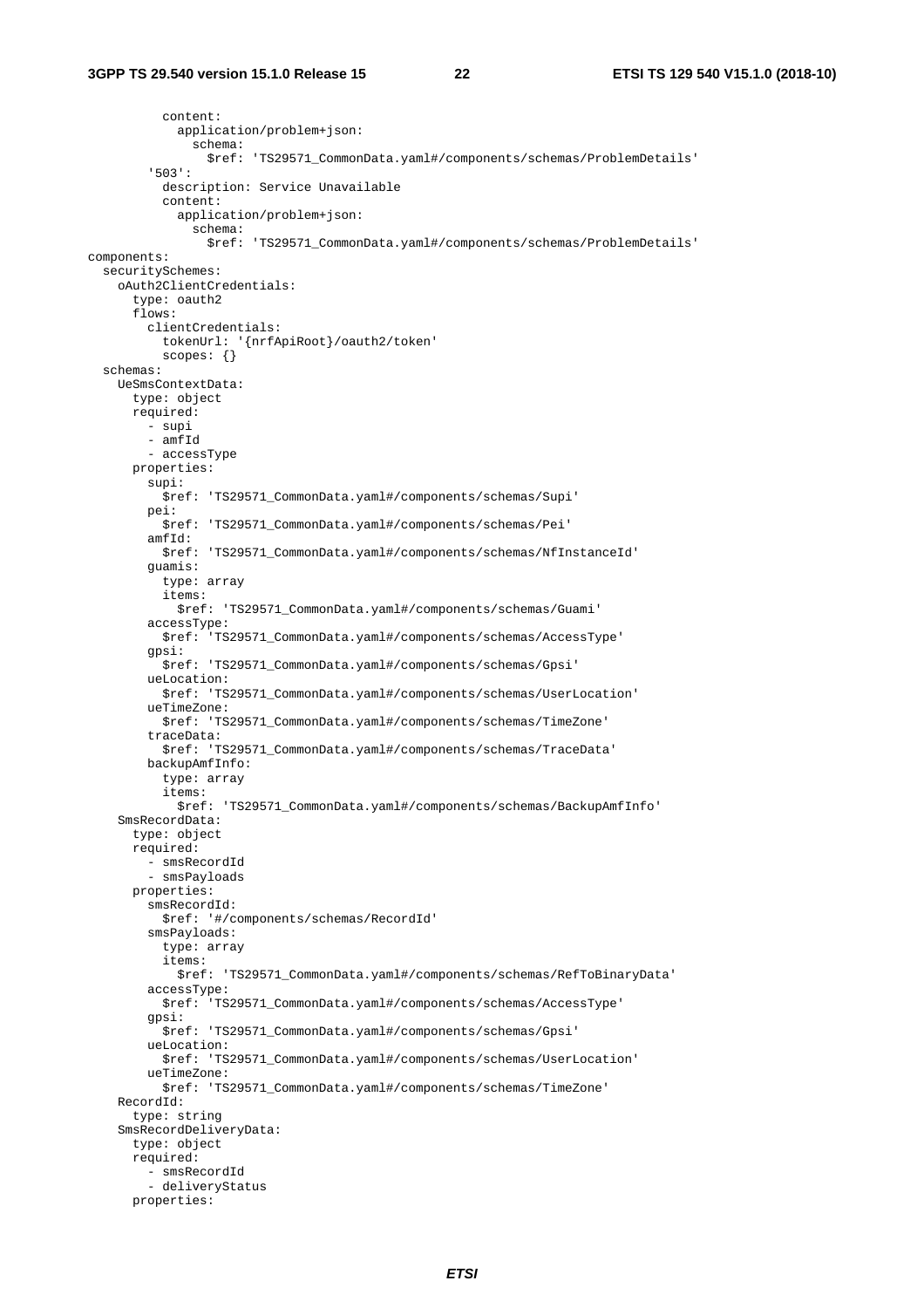smsRecordId: \$ref: '#/components/schemas/RecordId' deliveryStatus: \$ref: '#/components/schemas/SmsDeliveryStatus' SmsDeliveryStatus: type: string enum: - SMS\_DELIVERY\_PENDING - SMS\_DELIVERY\_COMPLETED - SMS\_DELIVERY\_FAILED externalDocs: description: Documentation url: 'http://www.3gpp.org/ftp/Specs/archive/29\_series/29.540/'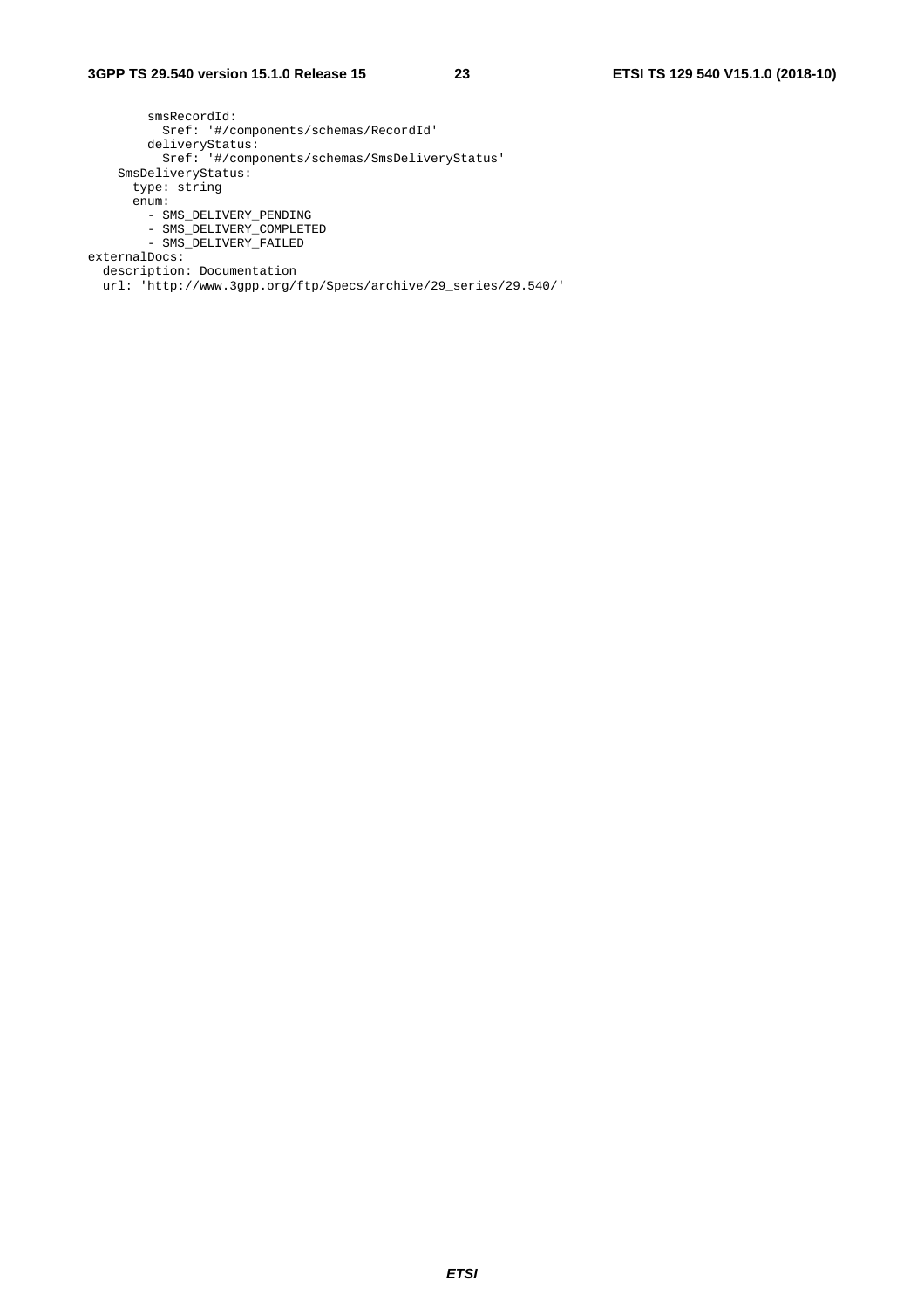# Annex B (Informative): HTTP Multipart Messages

# B.1 Example of HTTP multipart message

Editor's Note: this annex will include an example of a multipart message.

# B.2 OpenAPI specification of multipart body

Editor's Note: this subclause serves as a temporary placeholder until the formal OpenAPI document is specified for the SMSF SMService API.

```
 /sms-data: 
  post: 
    requestBody: 
       content: 
         multipart/related: 
            schema: 
              type: object 
              properties: 
                jsonData: 
                   type: object 
                  properties: { .... here comes the JSON part .... } 
                binaryPayload: 
                  type: string 
                   format: binary 
            encoding: 
              jsonData: 
                contentType: application/json 
              binaryPayload: 
                contentType: vnd.3gpp.sms 
                headers: 
                  Content-Id: 
                     schema: 
                       type: string 
       required: true
```
The JSON part will include an attribute (e.g. contentId) encoded as a string, allowing to reference the value of the Content-ID header field of the binary body part.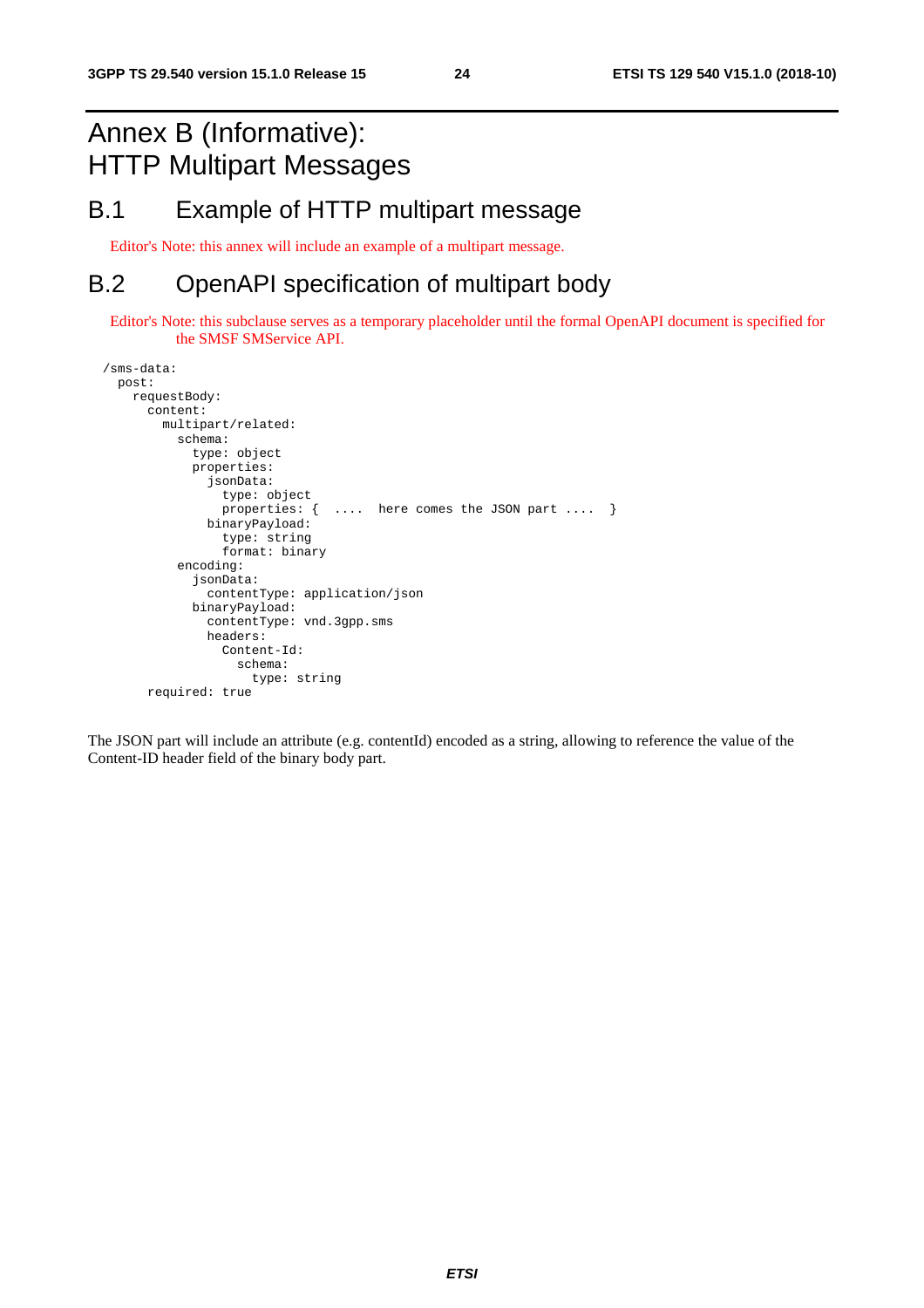# Annex C (informative): Change history

| <b>Change history</b> |                |             |           |                |     |                                                                                                    |            |
|-----------------------|----------------|-------------|-----------|----------------|-----|----------------------------------------------------------------------------------------------------|------------|
| Date                  | <b>Meeting</b> | <b>TDoc</b> | <b>CR</b> | Rev            | Cat | <b>Subject/Comment</b>                                                                             | <b>New</b> |
|                       |                |             |           |                |     |                                                                                                    | version    |
| 2017-10               | CT4#80         | C4-175084   |           |                |     | Initial Draft.                                                                                     | 0.1.0      |
| 2017-10               | CT4#80         | C4-175399   |           |                |     | Implementation of C4-175281, C4-175282, C4-175284.                                                 | 0.2.0      |
| 2017-12               | CT4#81         | C4-176441   |           |                |     | Implementation of C4-176092, C4-176097, C4-176346, C4-<br>176347, C4-176349, C4-176351, C4-176353. | 0.3.0      |
| 2018-03               | CT4#83         | C4-182439   |           |                |     | Implementation of C4-182300, C4-182301, C4-182303, C4-<br>182416                                   | 0.4.0      |
| 2018-04               | CT4#84         | C4-183520   |           |                |     | Implementation of C4-183375, C4-183376, C4-183377, C4-<br>183378, C4-183379.                       | 0.5.0      |
| 2018-05               | CT4#85         | C4-184633   |           |                |     | Implementation of C4-184467, C4-184605, C4-184470, C4-<br>184473, C4-184474, C4-184634.            | 0.6.0      |
| 2018-06               | CT#80          | CP-181109   |           |                |     | Presented for information and approval                                                             | 1.0.0      |
| 2018-06               | CT#80          |             |           |                |     | Approved in CT#80.                                                                                 | 15.0.0     |
| 2018-09               | CT4#81         | CP-182064   | 0002      |                | F   | C4-185518, Change to Common Data Type                                                              | 15.1.0     |
| 2018-09               | CT4#81         | CP-182064   | 0003      | 1 <sup>1</sup> | F   | C4-185328, Correct HTTP Response Code                                                              | 15.1.0     |
| 2018-09               | CT4#81         | CP-182064   | 0004      | 1 <sup>1</sup> | F   | C4-185326, Add Missing Parameters                                                                  | 15.1.0     |
| 2018-09               | CT4#81         | CP-182064   | 0005      |                | F   | C4-185125, Clarify the Format of SMS Record ID                                                     | 15.1.0     |
| 2018-09               | CT4#81         | CP-182064   | 0006      | $\blacksquare$ | F   | C4-186014, Add support of 5G Trace                                                                 | 15.1.0     |
| 2018-09               | CT4#81         | CP-182064   | 0007      | 2 <sub>l</sub> | F   | C4-186570, Backup AMF Info                                                                         | 15.1.0     |
| 2018-09               | CT4#81         | CP-182064   | 0008      |                | F   | C4-186196, Description of Structured data types                                                    | 15.1.0     |
| 2018-09               | CT4#81         | CP-182064   | 0009      | 1 <sup>1</sup> | F   | C4-186569, API Version Update                                                                      | 15.1.0     |